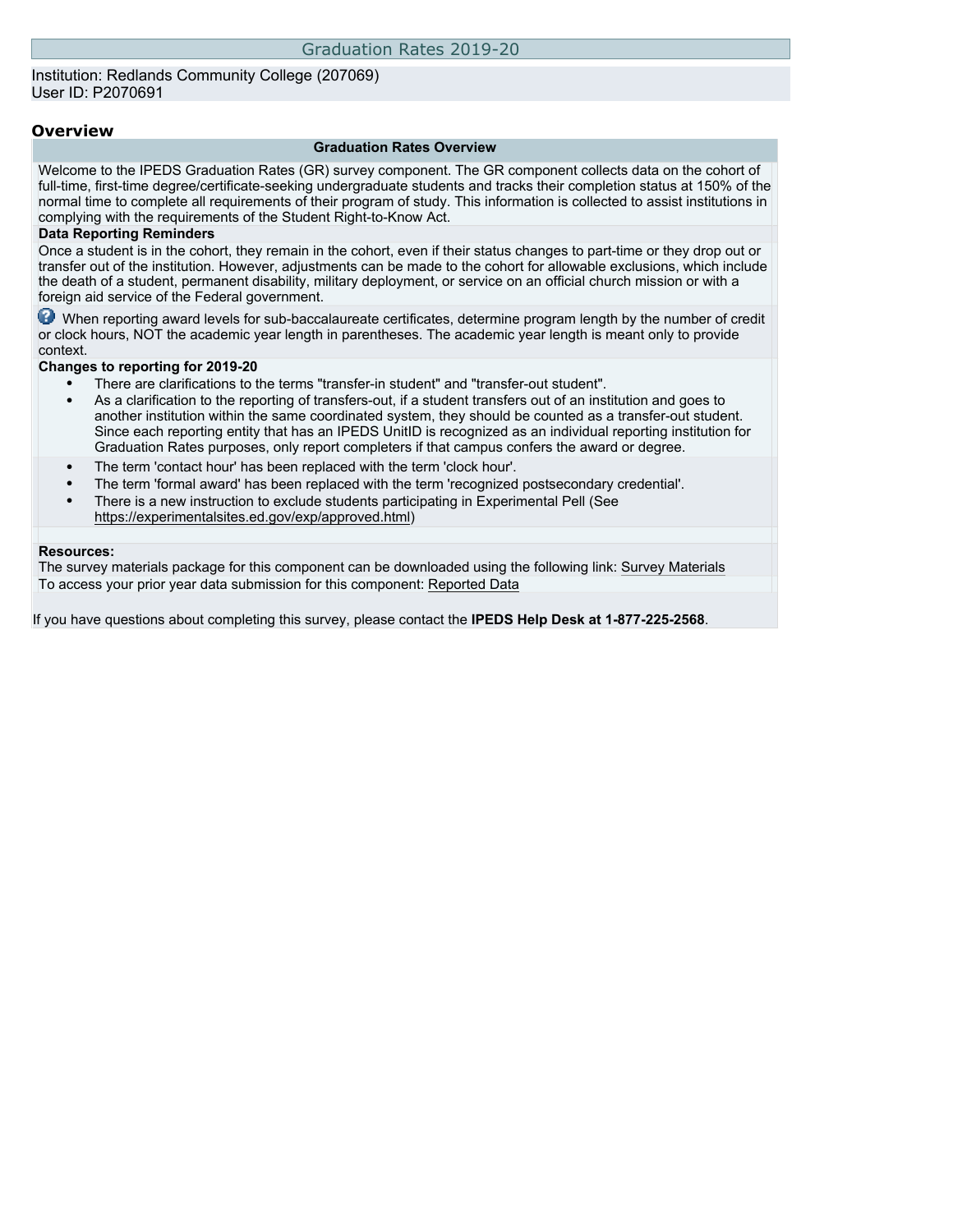### **Establishing cohort**

**Based on your institution's response to the predominant calendar system question (B3) on the Institutional**

**Characteristics Header survey component from the IPEDS Fall 2019 data collection, your institution must report**

**graduation rates data using a:**

**Fall Cohort**

*A* **fall cohort** *is used by institutions with standard academic terms (semester, trimester, quarter, 4-1-4). A* **fullyear cohort** *is used by institutions offering primarily occupational/vocational programs and operating on a continuous basis.*

**Cohort of full-time, first-time degree/certificate-seeking undergraduate students**

•**Report Hispanic/Latino individuals of any race as Hispanic/Latino**

•**Report race for non-Hispanic/Latino individuals only**

Please review the data in the initial cohort column and re-enter the cohort data making any necessary corrections for omissions, erroneous reporting, or where better information regarding race/ethnicity or gender is available. Institutions must continue to report using the new race/ethnicity categories. For information and assistance with this, please visit the [IPEDS Race/Ethnicity Information Center.](https://nces.ed.gov/ipeds/report-your-data/resource-center-race-ethnicity)

| <b>Men</b>                                |                                  |     |  |
|-------------------------------------------|----------------------------------|-----|--|
| Screen 1 of 5                             | Cohort year 2016                 |     |  |
|                                           | Revised cohort<br>Initial cohort |     |  |
| Nonresident alien                         |                                  | 0   |  |
| Hispanic/Latino                           |                                  | 11  |  |
| American Indian or Alaska Native          | 21                               | 21  |  |
| Asian                                     |                                  |     |  |
| <b>Black or African American</b>          | 17                               | 17  |  |
| Native Hawaiian or Other Pacific Islander |                                  | 0   |  |
| White                                     | 62                               | 62  |  |
| Two or more races                         | 3                                | 3   |  |
| Race and ethnicity unknown                |                                  |     |  |
| <b>Total men</b>                          | 119                              | 119 |  |

| <b>Women</b>                              |                |                  |
|-------------------------------------------|----------------|------------------|
| Screen 1 of 5                             |                | Cohort year 2016 |
|                                           | Initial cohort | Revised cohort   |
| Nonresident alien                         | 0              | 0                |
| Hispanic/Latino                           | 15             | 15               |
| American Indian or Alaska Native          | 23             | 23               |
| Asian                                     | 0              | 0                |
| <b>Black or African American</b>          | 5              | 5                |
| Native Hawaiian or Other Pacific Islander | 0              | 0                |
| White                                     | 93             | 93               |
| Two or more races                         | 2              | 2                |
| Race and ethnicity unknown                |                |                  |
| <b>Total women</b>                        | 141            | 141              |
|                                           |                |                  |
| Total men + women                         | 260            | 260              |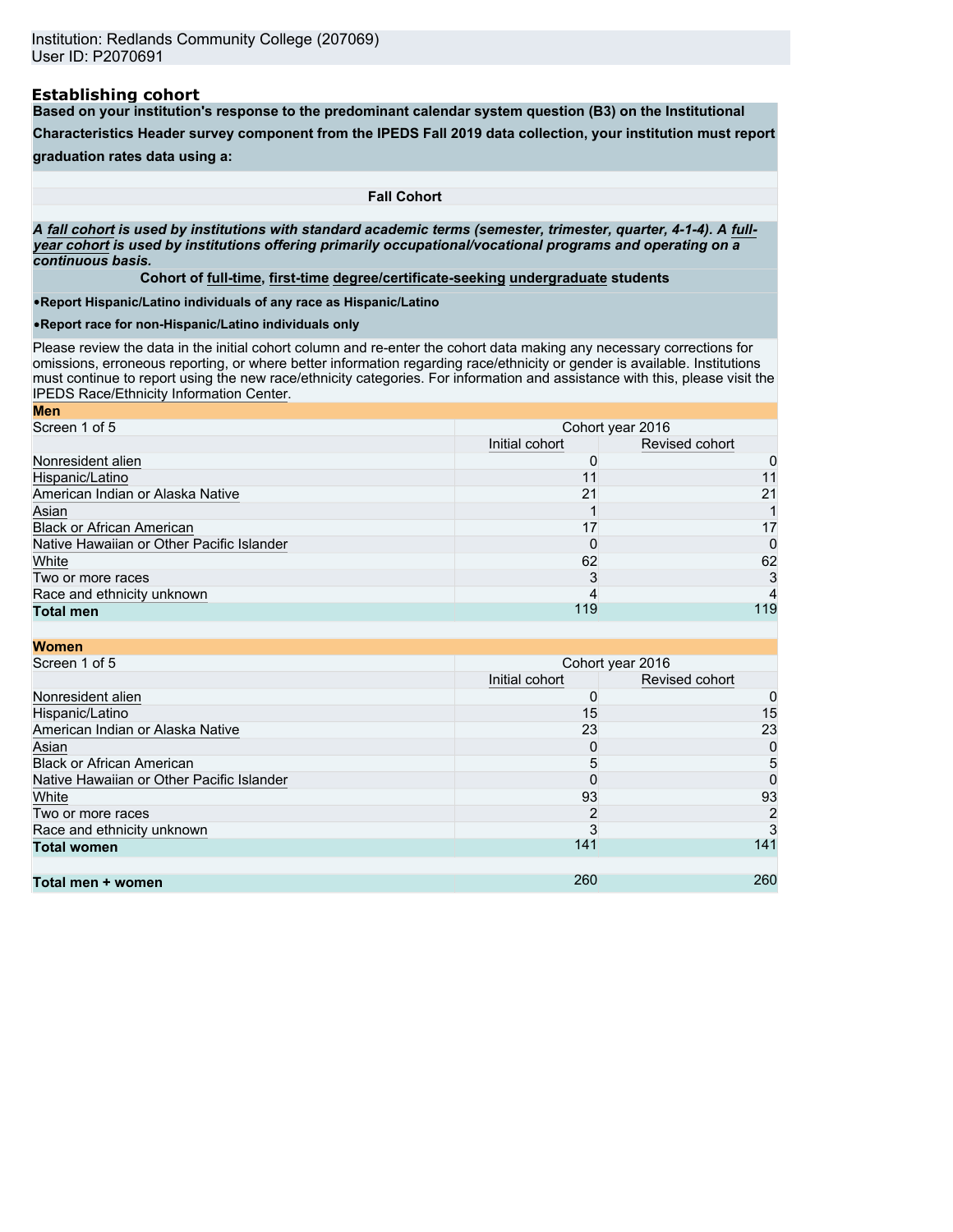# **Completers within 150%**

**Cohort of full-time, first-time degree/certificate-seeking undergraduate students**

**In the columns below, report the status of the 2016 cohort of full-time, first-time degree/certificate-seeking undergraduate students listed in Column 10. Those who completed their program within 150% of normal time as of August 31, 2019 should be reported in either Column 11 or 12, depending on the length of the program completed.**

### •**Report Hispanic/Latino individuals of any race as Hispanic/Latino**

•**Report race for non-Hispanic/Latino individuals only**

| Screen 2 of 5<br>Cohort year 2016<br>Cohort students who completed their program within<br>Cohort<br>150% of normal time to completion<br>Completers of programs of Completers of programs of at<br>less than 2 academic yrs (or least 2 but less than 4 academic yrs<br>equivalent)<br>(or equivalent)<br>(Column 12)<br>(Column 11)<br>(Column<br>10)<br>Nonresident alien<br>0<br>Hispanic/Latino<br>11<br>American Indian or<br>21 |                     |
|----------------------------------------------------------------------------------------------------------------------------------------------------------------------------------------------------------------------------------------------------------------------------------------------------------------------------------------------------------------------------------------------------------------------------------------|---------------------|
|                                                                                                                                                                                                                                                                                                                                                                                                                                        |                     |
|                                                                                                                                                                                                                                                                                                                                                                                                                                        | Total<br>completers |
|                                                                                                                                                                                                                                                                                                                                                                                                                                        | within 150%         |
|                                                                                                                                                                                                                                                                                                                                                                                                                                        | (Column 29)         |
|                                                                                                                                                                                                                                                                                                                                                                                                                                        |                     |
|                                                                                                                                                                                                                                                                                                                                                                                                                                        |                     |
| Alaska Native                                                                                                                                                                                                                                                                                                                                                                                                                          |                     |
| Asian                                                                                                                                                                                                                                                                                                                                                                                                                                  |                     |
| <b>Black or African</b><br>17<br>American                                                                                                                                                                                                                                                                                                                                                                                              |                     |
| Native Hawaiian or Other<br>O<br>O<br>n<br>Pacific Islander                                                                                                                                                                                                                                                                                                                                                                            |                     |
| 62<br>12<br>White<br>O                                                                                                                                                                                                                                                                                                                                                                                                                 | 12                  |
| 3<br>Two or more races                                                                                                                                                                                                                                                                                                                                                                                                                 |                     |
| Race and ethnicity<br>4<br>unknown                                                                                                                                                                                                                                                                                                                                                                                                     |                     |
| 119<br>21<br>0<br><b>Total men</b>                                                                                                                                                                                                                                                                                                                                                                                                     | 21                  |

## **Women**

| Screen 2 of 5                       |                | Cohort year 2016          |                                                                   |             |  |  |  |
|-------------------------------------|----------------|---------------------------|-------------------------------------------------------------------|-------------|--|--|--|
|                                     | Cohort         |                           | Cohort students who completed their program within                |             |  |  |  |
|                                     |                |                           | 150% of normal time to completion                                 | completers  |  |  |  |
|                                     |                | Completers of programs of | Completers of programs of at                                      | within 150% |  |  |  |
|                                     |                |                           | less than 2 academic yrs (or least 2 but less than 4 academic yrs |             |  |  |  |
|                                     |                | equivalent)               | (or equivalent)                                                   |             |  |  |  |
|                                     | (Column<br>10) | (Column 11)               | (Column 12)                                                       | (Column 29) |  |  |  |
| Nonresident alien                   | $\Box$         | 0                         | O                                                                 |             |  |  |  |
| Hispanic/Latino                     | 15             | 0                         |                                                                   |             |  |  |  |
| American Indian or                  | 23             | 0                         |                                                                   |             |  |  |  |
| Alaska Native                       |                |                           |                                                                   |             |  |  |  |
| Asian                               | 0              | 0                         |                                                                   |             |  |  |  |
| <b>Black or African</b><br>American |                |                           |                                                                   |             |  |  |  |
| Native Hawaiian or Other            | O              | <sup>0</sup>              | 0                                                                 | 0           |  |  |  |
| Pacific Islander                    |                |                           |                                                                   |             |  |  |  |
| White                               | 93             | $\overline{2}$            | 27                                                                | 29          |  |  |  |
| Two or more races                   |                | 0                         |                                                                   |             |  |  |  |
| Race and ethnicity<br>unknown       | 3              | 0                         |                                                                   | 0           |  |  |  |
| <b>Total women</b>                  | 141            | $\overline{2}$            | 30                                                                | 32          |  |  |  |
|                                     |                |                           |                                                                   |             |  |  |  |
| Total men + women                   | 260            | $\overline{2}$            | 51                                                                | 53          |  |  |  |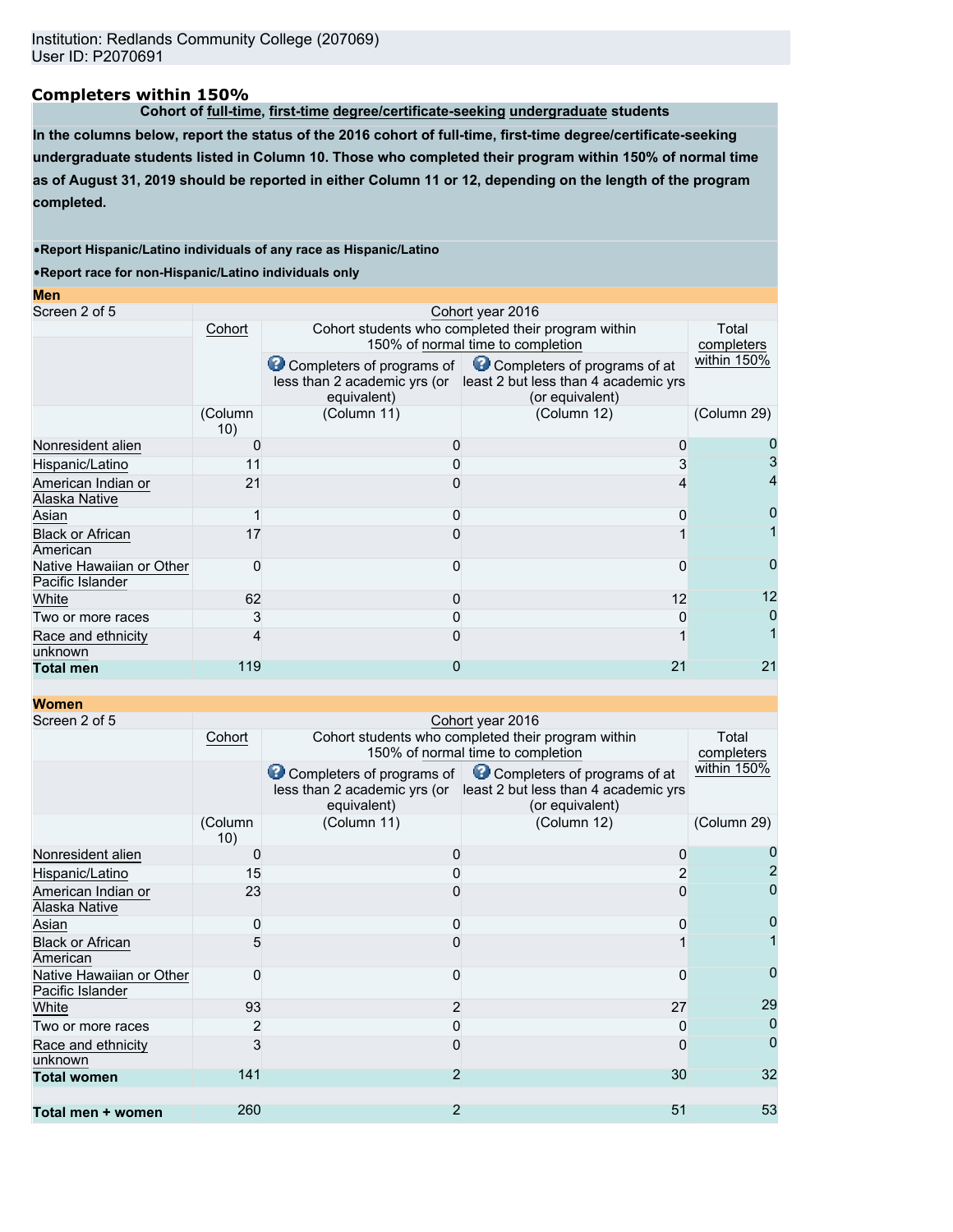# **Transfers/exclusions**

•In the columns below, report the status of those students in the 2016 cohort of full-time, first-time degree/certificateseeking undergraduate students listed in Column 10 who did not complete a program as of August 31, 2019.

•Report transfers-out who did not complete a program in Column 30. If the mission of your institution includes providing substantial preparation for students to enroll in another eligible institution WITHOUT having completed a program, you must report transfer-out data in Column 30. A school is required to report only on those students that the school knows have transferred to another eligible institution. A school must document that the student actually transferred. If it is not part of your mission, you may report transfer-out data if you wish.

•Report eligible exclusions from the cohort in Column 45. The ONLY allowable categories for this column are: students who died or became permanently disabled

students who left school to serve in the armed forces (or have been called up to active duty)

students who left school to serve with a foreign aid service of the Federal Government

students who left school to serve on an official church mission

•Column 52 [No longer enrolled] will be calculated for you. This includes students who have dropped out as well as those who completed in greater than 150% of normal time.

•If you do not have any values to report in either Column 30, 45, or 51, you must enter at least one zero in a field on this screen to continue.

**Cohort of full-time, first-time degree/certificate-seeking undergraduate students**

### •**Report Hispanic/Latino individuals of any race as Hispanic/Latino**

•**Report race for non-Hispanic/Latino individuals only**

**Men**

| Screen 3 of 5                                | Cohort year 2016 |                                    |                                |                     |                   |                       |
|----------------------------------------------|------------------|------------------------------------|--------------------------------|---------------------|-------------------|-----------------------|
|                                              | Cohort           | Total<br>completers<br>within 150% | Total transfer-out<br>students | Total<br>exclusions | Still<br>enrolled | No longer<br>enrolled |
|                                              | (Column<br>10)   | (Column 29)                        | (Column 30)                    | (Column 45)         | (Column<br>51)    | (Column 52)           |
| Nonresident alien                            |                  |                                    |                                |                     |                   |                       |
| Hispanic/Latino                              | 11               |                                    |                                |                     |                   | 6                     |
| American Indian or Alaska<br><b>Native</b>   | 21               |                                    |                                |                     |                   | 14                    |
| Asian                                        |                  |                                    |                                |                     | O                 | 0                     |
| <b>Black or African American</b>             | 17               |                                    |                                |                     |                   | 12                    |
| Native Hawaiian or Other<br>Pacific Islander | O                |                                    |                                |                     |                   |                       |
| White                                        | 62               | 12                                 | 15                             |                     |                   | 31                    |
| Two or more races                            |                  |                                    |                                |                     |                   |                       |
| Race and ethnicity unknown                   |                  |                                    |                                |                     |                   |                       |
| <b>Total men</b>                             | 119              | 21                                 | 25                             | O                   |                   | 68                    |

**Women**

| women                                        |                  |                                    |                                |                     |                          |                       |  |
|----------------------------------------------|------------------|------------------------------------|--------------------------------|---------------------|--------------------------|-----------------------|--|
| Screen 3 of 5                                | Cohort year 2016 |                                    |                                |                     |                          |                       |  |
|                                              | Cohort           | Total<br>completers<br>within 150% | Total transfer-out<br>students | Total<br>exclusions | <b>Still</b><br>enrolled | No longer<br>enrolled |  |
|                                              | (Column<br>10)   | (Column 29)                        | (Column 30)                    | (Column 45)         | (Column<br>51)           | (Column 52)           |  |
| Nonresident alien                            | 0                |                                    |                                |                     |                          |                       |  |
| Hispanic/Latino                              | 15               |                                    |                                |                     | 5                        |                       |  |
| American Indian or Alaska<br><b>Native</b>   | 23               |                                    | 6                              |                     |                          | 15                    |  |
| Asian                                        | $\Omega$         |                                    |                                |                     |                          |                       |  |
| <b>Black or African American</b>             | 5                |                                    |                                |                     |                          | 3                     |  |
| Native Hawaiian or Other<br>Pacific Islander | 0                |                                    |                                |                     |                          | 0                     |  |
| White                                        | 93               | 29                                 | 19                             |                     | 4                        | 41                    |  |
| Two or more races                            | 2                |                                    |                                |                     |                          | $\overline{2}$        |  |
| Race and ethnicity unknown                   | 3                |                                    |                                |                     |                          | $\overline{2}$        |  |
| <b>Total women</b>                           | 141              | 32                                 | 30                             | 0                   | 12                       | 67                    |  |
| Total men + women                            | 260              | 53                                 | 55                             | $\Omega$            | 17                       | 135                   |  |
| Total in prior year (men and<br>women)       | 263              |                                    | 61                             |                     |                          |                       |  |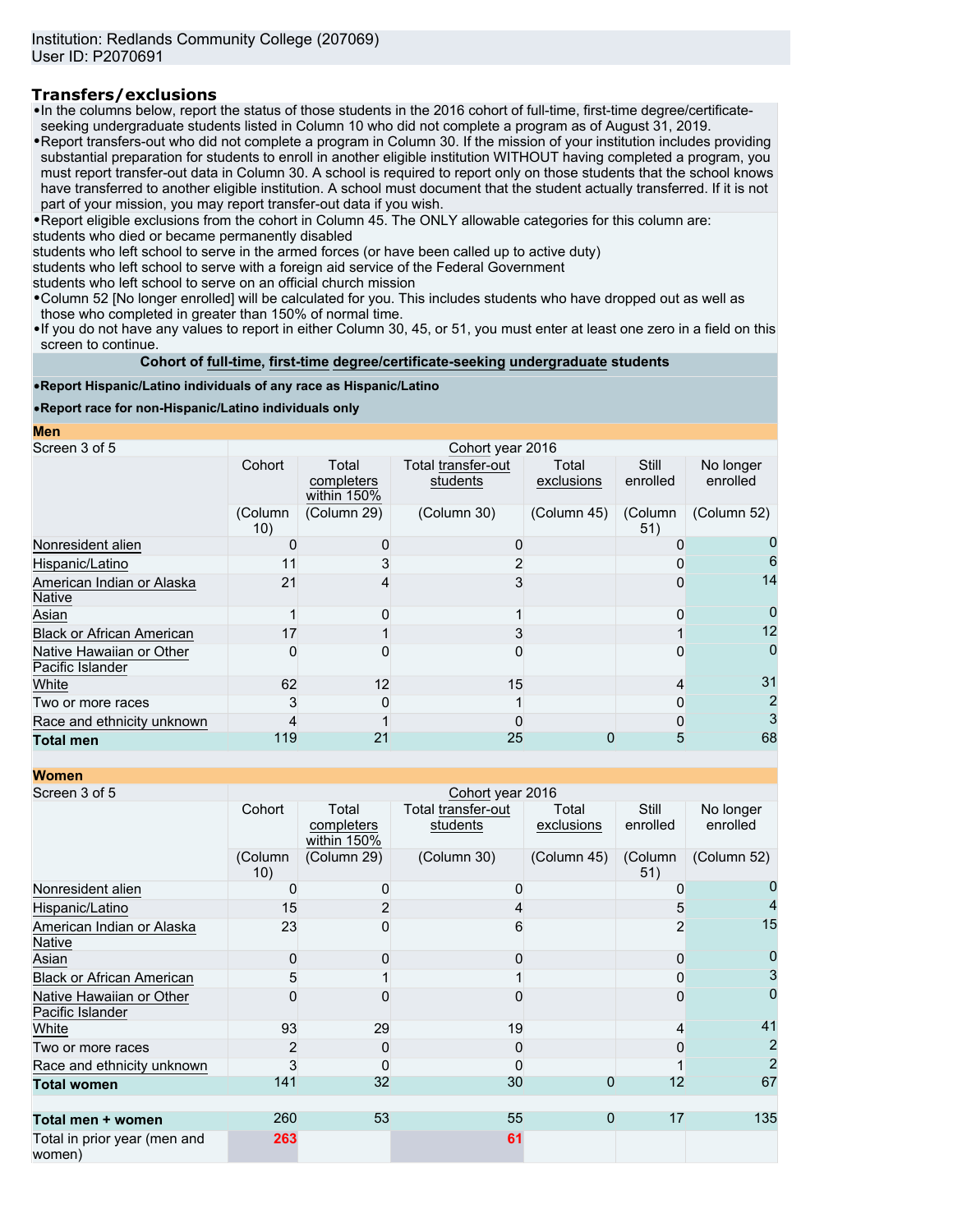# **Completers within 100%**

•In the columns below, report the status of those students in the 2016 cohort of full-time, first-time degree/certificateseeking undergraduate students who completed their program within 100% of normal time to completion.

- •Those who completed their program within 100% of normal time should be reported in either Column 55 or 56,
- depending on the length of the program completed.

|                      | Cohort of full-time, first-time degree/certificate-seeking undergraduate students |                    |                                                |                                                                                                                                    |             |  |  |
|----------------------|-----------------------------------------------------------------------------------|--------------------|------------------------------------------------|------------------------------------------------------------------------------------------------------------------------------------|-------------|--|--|
| Screen 4<br>of 5     | Cohort year 2016                                                                  |                    |                                                |                                                                                                                                    |             |  |  |
|                      | cohort                                                                            | Revised Exclusions |                                                | Total completers<br>Cohort students who completed their program within<br>100% of normal time to completion<br>within 100% (Column |             |  |  |
|                      |                                                                                   |                    | of less than 2 academic yrs<br>(or equivalent) | Completers of programs Completers of programs of at<br>least 2 but less than 4 academic<br>yrs (or equivalent)                     | $55 + 56$   |  |  |
|                      |                                                                                   |                    | (Column 55)                                    | (Column 56)                                                                                                                        | (Column 57) |  |  |
| Total men<br>+ women | 260                                                                               | 0                  |                                                | 33                                                                                                                                 | 35          |  |  |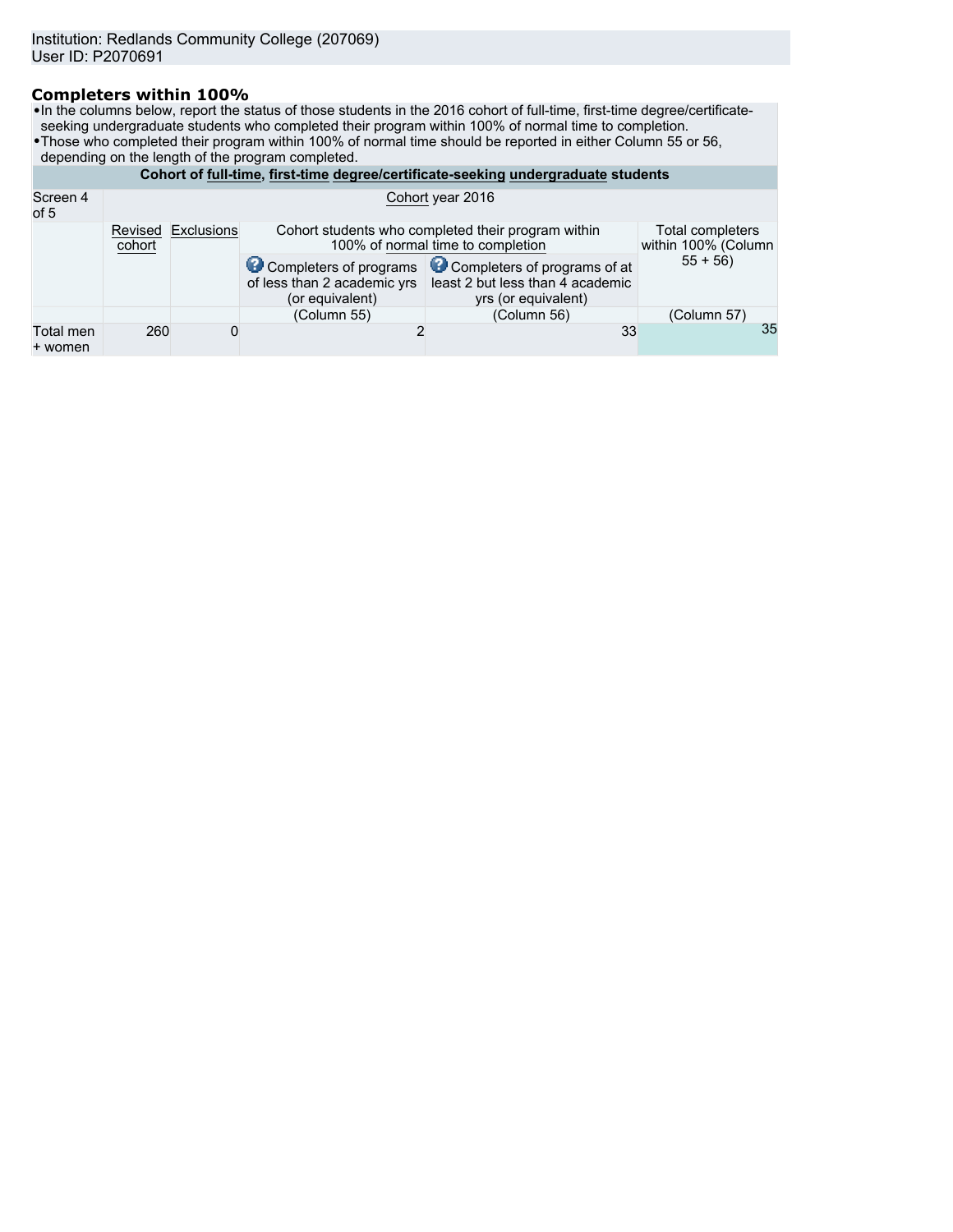# **Pell recipients and recipients of a subsidized Direct Loan who did not receive a Pell Grant**

For each subcohort, report the number of students in the cohort, total exclusions for the cohort, and the number of students that completed a certificate or degree within 150% of normal time to completion.

•Recipients of a Pell Grant and Recipients of a Direct Subsidized Loan that did not receive a Pell Grant are *mutually* **exclusive**, that is, if a student is in one cohort, they cannot be in the other cohort.

- The total of these 2 subcohorts must be less than the full-time, first-time, degree/certificate-seeking cohort

**Cohort of full-time, first-time degree/certificate-seeking undergraduate students**

| Screen 5 of 5                                                                                      | Cohort year 2016                |             |                                                                                                   |  |
|----------------------------------------------------------------------------------------------------|---------------------------------|-------------|---------------------------------------------------------------------------------------------------|--|
|                                                                                                    | Number of<br>students in cohort |             | Total exclusions Number of students that<br>completed within 150%<br>normal time to<br>completion |  |
|                                                                                                    | (Column 10)                     | (Column 45) | (Column 29)                                                                                       |  |
| Full-time, first-time, degree/certificate-seeking cohort                                           | 260                             |             | 53                                                                                                |  |
| Recipients of a Pell Grant (within entering year)                                                  | 124                             |             | 17                                                                                                |  |
| Recipients of a Direct Subsidized Loan (Within entering<br>year) that did not receive a Pell Grant | 16                              |             | 5                                                                                                 |  |
| Did not receive either a Pell Grant or Direct Subsidized<br>Loan (within entering year)            | 120                             | 0           | 31                                                                                                |  |
|                                                                                                    |                                 |             |                                                                                                   |  |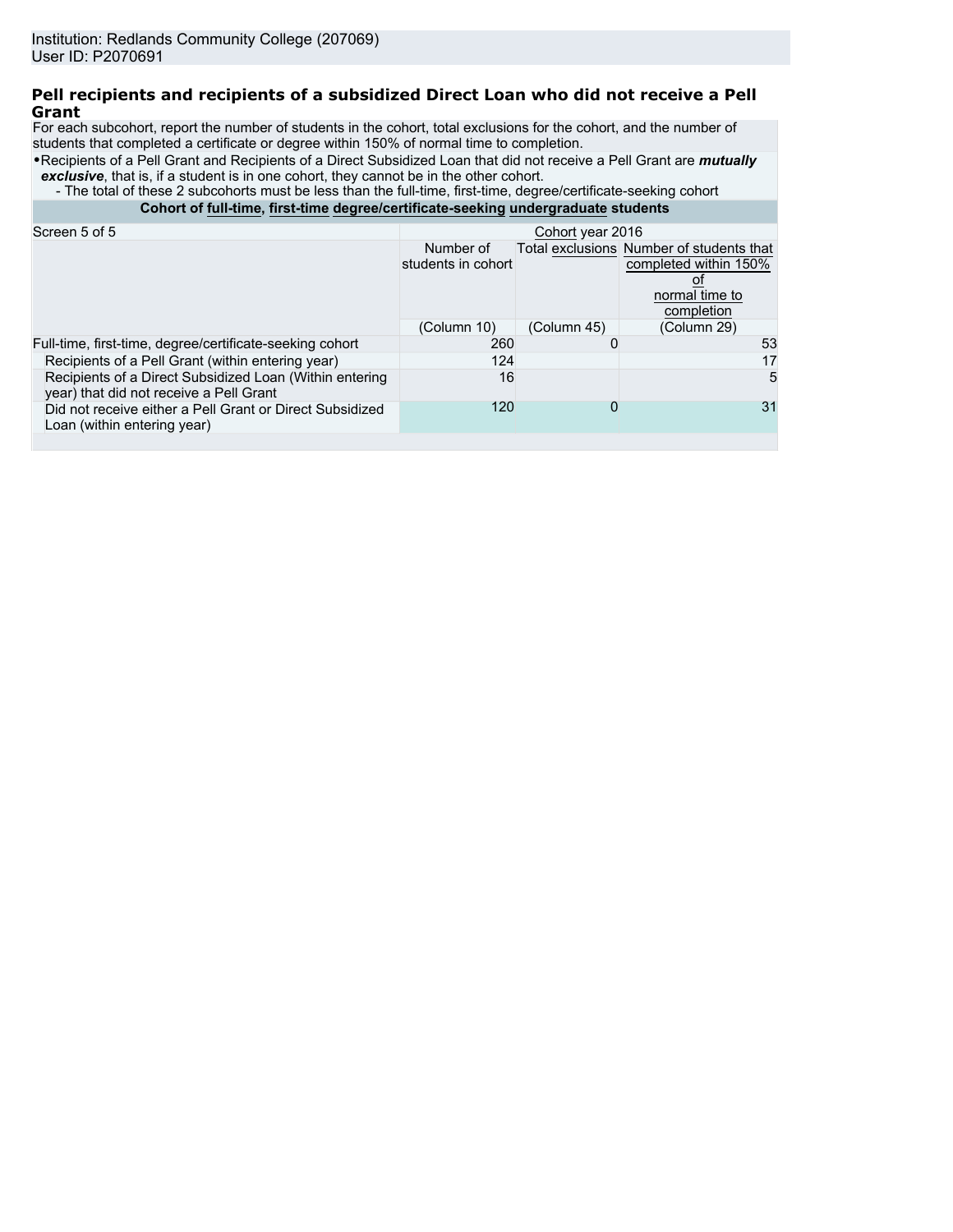# **Graduation and transfer-out rates**

| Calculation of graduation and transfer-out rates       |                                      |    |  |  |  |  |
|--------------------------------------------------------|--------------------------------------|----|--|--|--|--|
| Screen 1 of 2<br>Cohort year 2016                      |                                      |    |  |  |  |  |
|                                                        | Transfer-out rate<br>Graduation rate |    |  |  |  |  |
| Overall Rates (will be displayed on College Navigator) | 20                                   | 21 |  |  |  |  |
| Men                                                    | 18                                   | 21 |  |  |  |  |
| <b>Women</b>                                           | 23                                   | 21 |  |  |  |  |
|                                                        |                                      |    |  |  |  |  |
|                                                        |                                      |    |  |  |  |  |
|                                                        |                                      |    |  |  |  |  |

**Do you wish to provide additional context notes?**

O<sub>Yes</sub>

 $\overline{\Phi}$  Note that certain information from these worksheets will be displayed on College Navigator, as noted. You **may use the space below to provide context for these data. These context notes will be posted on the College Navigator website, and should be written to be understood by students and parents.**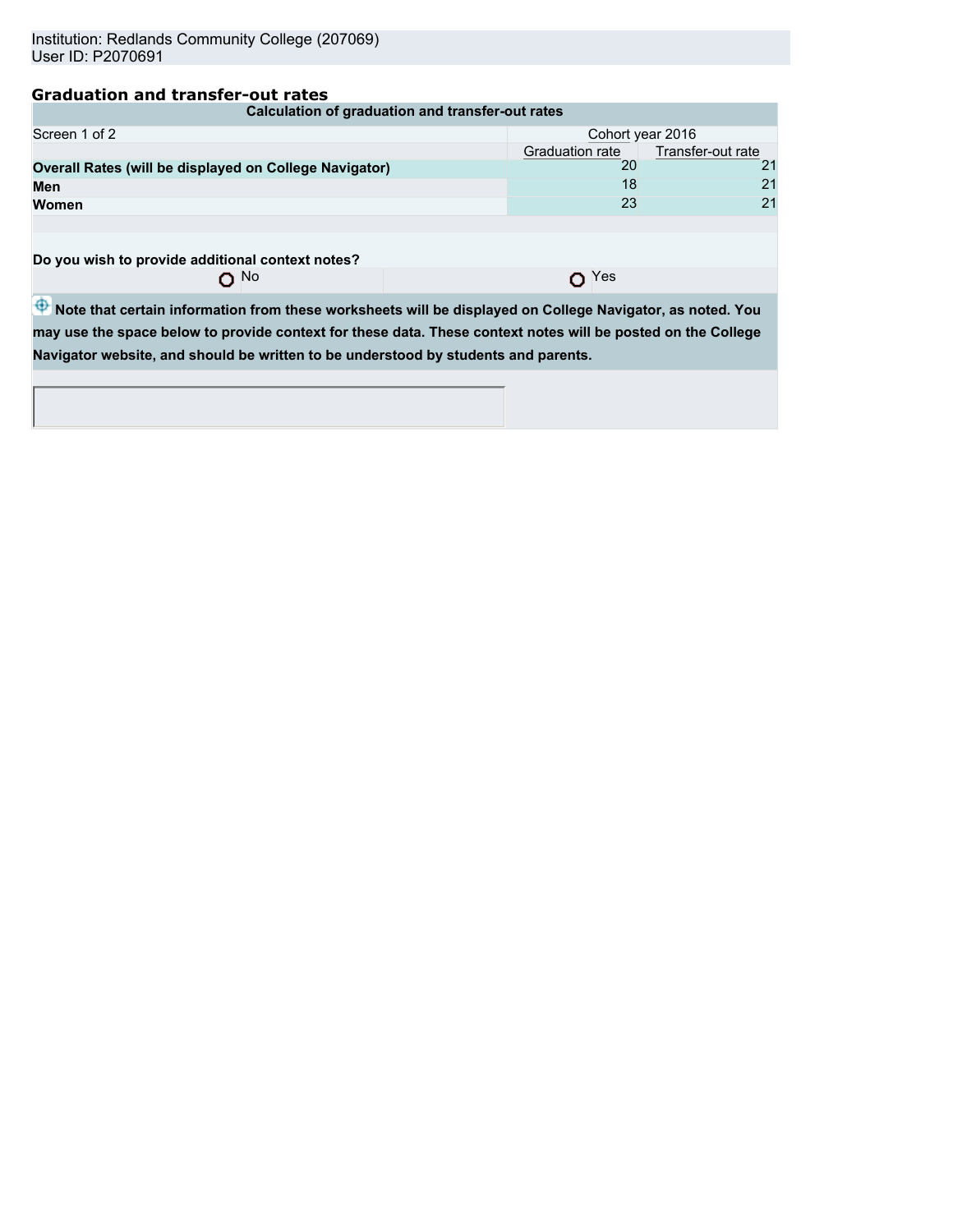# **4-year average rates**

| 4-year average rates                                                           |      |      |      |      |              |
|--------------------------------------------------------------------------------|------|------|------|------|--------------|
| Screen 2 of 2                                                                  |      |      |      |      |              |
| Men                                                                            |      |      |      |      |              |
|                                                                                | 2013 | 2014 | 2015 | 2016 | 4-year Total |
| Adjusted cohort                                                                | 135  | 145  | 136  | 119  | 535          |
| Total completers within 150%                                                   | 34   | 48   | 37   | 21   | 140          |
| Total transfer-out students                                                    | 39   | 20   | 34   | 25   | 118          |
| Women                                                                          |      |      |      |      |              |
|                                                                                | 2013 | 2014 | 2015 | 2016 | 4-year Total |
| Adjusted cohort                                                                | 164  | 168  | 127  | 141  | 600          |
| Total completers within 150%                                                   | 48   | 44   | 45   | 32   | 169          |
| Total transfer-out students                                                    | 27   | 26   | 27   | 30   | 110          |
| Total (men and women)                                                          |      |      |      |      |              |
|                                                                                | 2013 | 2014 | 2015 | 2016 | 4-year Total |
| Adjusted cohort                                                                | 299  | 313  | 263  | 260  | 1,135        |
| Total completers within 150%                                                   | 82   | 92   | 82   | 53   | 309          |
| Total transfer-out students                                                    | 66   | 46   | 61   | 55   | 228          |
| 4-year average Student Right-to-Know Completion or Graduation Rate Calculation |      |      |      |      |              |
| (Total Completers within 150% / Adjusted Cohort)                               |      |      |      |      |              |
| 4-year average Student Right-to-Know Transfer-out Rate Calculation             |      |      |      |      | 20           |
| (Total Transfer-out Students / Adjusted Cohort)                                |      |      |      |      |              |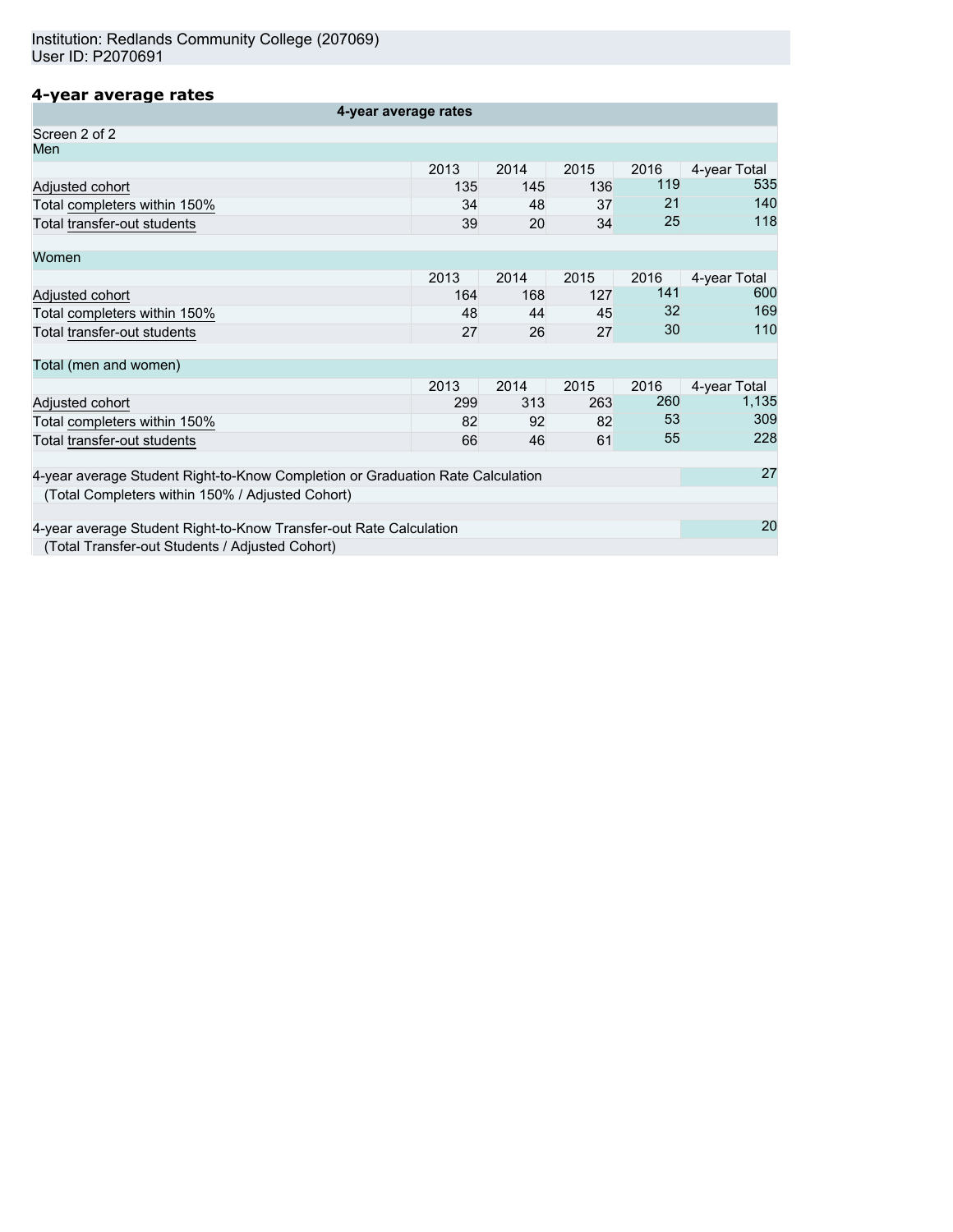# **Prepared by**

The name of the preparer is being collected so that we can follow up with the appropriate person in the event that there are questions concerning the data. The Keyholder will be copied on all email correspondence to other preparers. The time it took to prepare this component is being collected so that we can continue to improve our estimate of the reporting burden associated with IPEDS. Please include in your estimate the time it took for you to review instructions, query and search data sources, complete and review the component, and submit the data through the Data Collection System. Thank you for your assistance.

|                                                                                                                                            | This survey component was prepared by:    |  |                                                            |                      |       |                                            |
|--------------------------------------------------------------------------------------------------------------------------------------------|-------------------------------------------|--|------------------------------------------------------------|----------------------|-------|--------------------------------------------|
|                                                                                                                                            | Reyholder                                 |  | SFA Contact                                                |                      |       | <b>HR Contact</b>                          |
|                                                                                                                                            | Finance Contact                           |  | Academic Library Contact                                   |                      | o     | Other                                      |
|                                                                                                                                            | Name: Troy Milligan                       |  |                                                            |                      |       |                                            |
|                                                                                                                                            | Email: troy.milligan@redlandscc.edu       |  |                                                            |                      |       |                                            |
|                                                                                                                                            |                                           |  |                                                            |                      |       |                                            |
| How many staff from your institution only were involved in the data collection and reporting process of this<br>survey component?          |                                           |  |                                                            |                      |       |                                            |
|                                                                                                                                            | 1.00 Number of Staff (including yourself) |  |                                                            |                      |       |                                            |
|                                                                                                                                            |                                           |  |                                                            |                      |       |                                            |
| How many hours did you and others from your institution only spend on each of the steps below when<br>responding to this survey component? |                                           |  |                                                            |                      |       |                                            |
| Exclude the hours spent collecting data for state and other reporting purposes.                                                            |                                           |  |                                                            |                      |       |                                            |
| <b>Staff member</b>                                                                                                                        | <b>Collecting Data</b><br><b>Needed</b>   |  | <b>Revising Data to Match</b><br><b>IPEDS Requirements</b> | <b>Entering Data</b> |       | <b>Revising and</b><br><b>Locking Data</b> |
| Your office                                                                                                                                | 1.00 hours                                |  | 1.00 hours                                                 | 1.00 hours           |       | 2.00 hours                                 |
| <b>Other offices</b>                                                                                                                       | hours                                     |  | hours                                                      |                      | hours | hours                                      |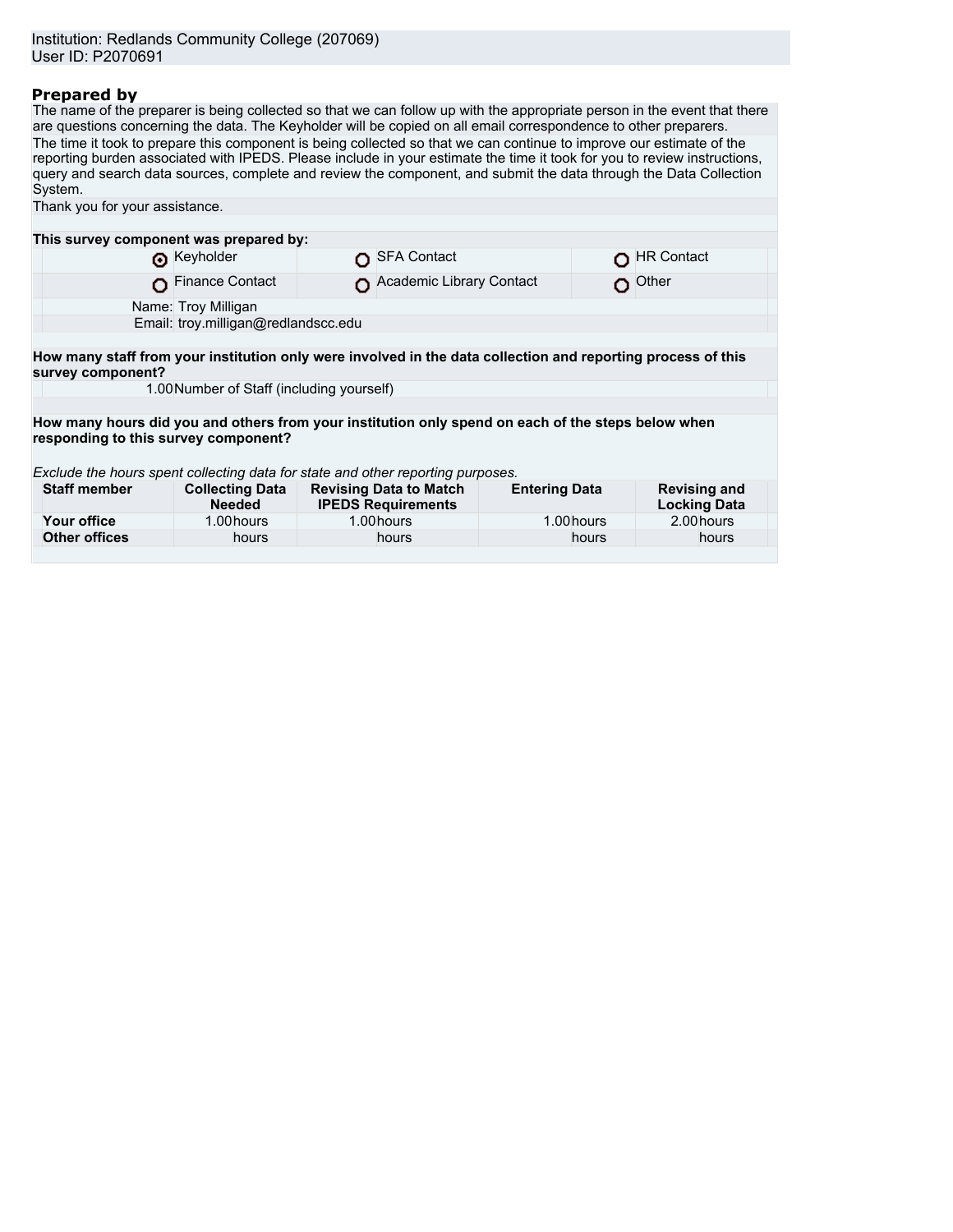# **Summary**

# **2019 IPEDS Graduation Rate Component Data Summary**

IPEDS collects important information regarding your institution. All data reported in IPEDS survey components become available in the IPEDS Data Center and appear as aggregated data in various Department of Education reports. Additionally, some of the reported data appears specifically for your institution through the College Navigator website and is included in your institution's Data Feedback Report (DFR). The purpose of this summary is to provide you an opportunity to view some of the data that, when accepted through the IPEDS quality control process, will appear on the College Navigator website and/or your DFR. College Navigator is updated approximately three months after the data collection period closes and Data Feedback Reports will be available through the [Data Center](https://nces.ed.gov/ipeds/use-the-data) and sent to your institution's CEO in November 2019.

Please review your data for accuracy. If you have questions about the data displayed below after reviewing the data reported on the survey screens, please contact the IPEDS Help Desk at: 1-877-225-2568 or ipedshelp@rti.org.

| <b>Overall Graduation Rate</b>                           |     |  |  |  |
|----------------------------------------------------------|-----|--|--|--|
| Graduation Rate                                          | 20% |  |  |  |
| Total number of students in the Adjusted Cohort          | 260 |  |  |  |
| Total number of completers within 150% of normal<br>time | 53  |  |  |  |

| <b>Overall Transfer-out Rate</b>                            |     |
|-------------------------------------------------------------|-----|
| Transfer-out Rate                                           | 21% |
| Total number of students in the Adjusted Cohort             | 260 |
| Total number of transfers-out within 150% of<br>normal time |     |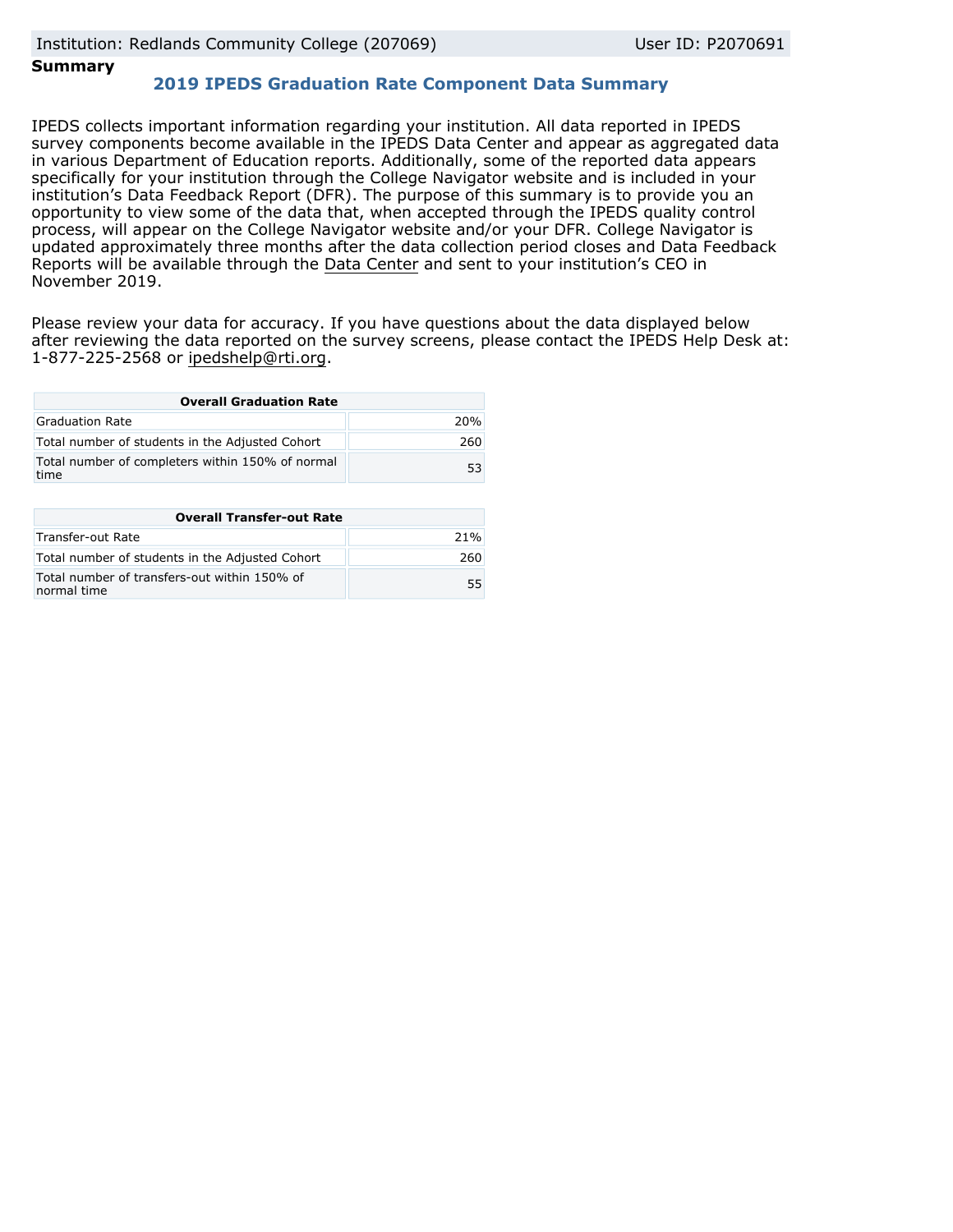## **Graduation Rates**

**Redlands Community College (207069)**

| Source              | Description                                                                                                                                                                                                                                                                                                                                                                                           | Severity    | Resolved   | <b>Options</b> |
|---------------------|-------------------------------------------------------------------------------------------------------------------------------------------------------------------------------------------------------------------------------------------------------------------------------------------------------------------------------------------------------------------------------------------------------|-------------|------------|----------------|
| <b>Global Edits</b> |                                                                                                                                                                                                                                                                                                                                                                                                       |             |            |                |
| Edits               | Perform The calculated graduation rate based on the numbers entered<br>this year (20.38) is outside the expected range when<br>compared with the prior year graduation rate. The expected<br>range is between 25 and 37. Please correct your data and click<br>Perform Edits on the Surveys page to update the calculations;<br>or provide an explanation if these data are correct. (Error<br>#4404) | Explanation | <b>Yes</b> |                |
|                     | Reason: A larger portion of this cohort did not meet academic standards established by the Oklahoma State Regents for Higher<br>Education and were academically suspended, compared to the previous year cohort.                                                                                                                                                                                      |             |            |                |
| Screens:            | Related Establishing cohort, &nbsp2-year completers 150%, &nbsp2-year transfers/exclusions                                                                                                                                                                                                                                                                                                            |             |            |                |

Edit Report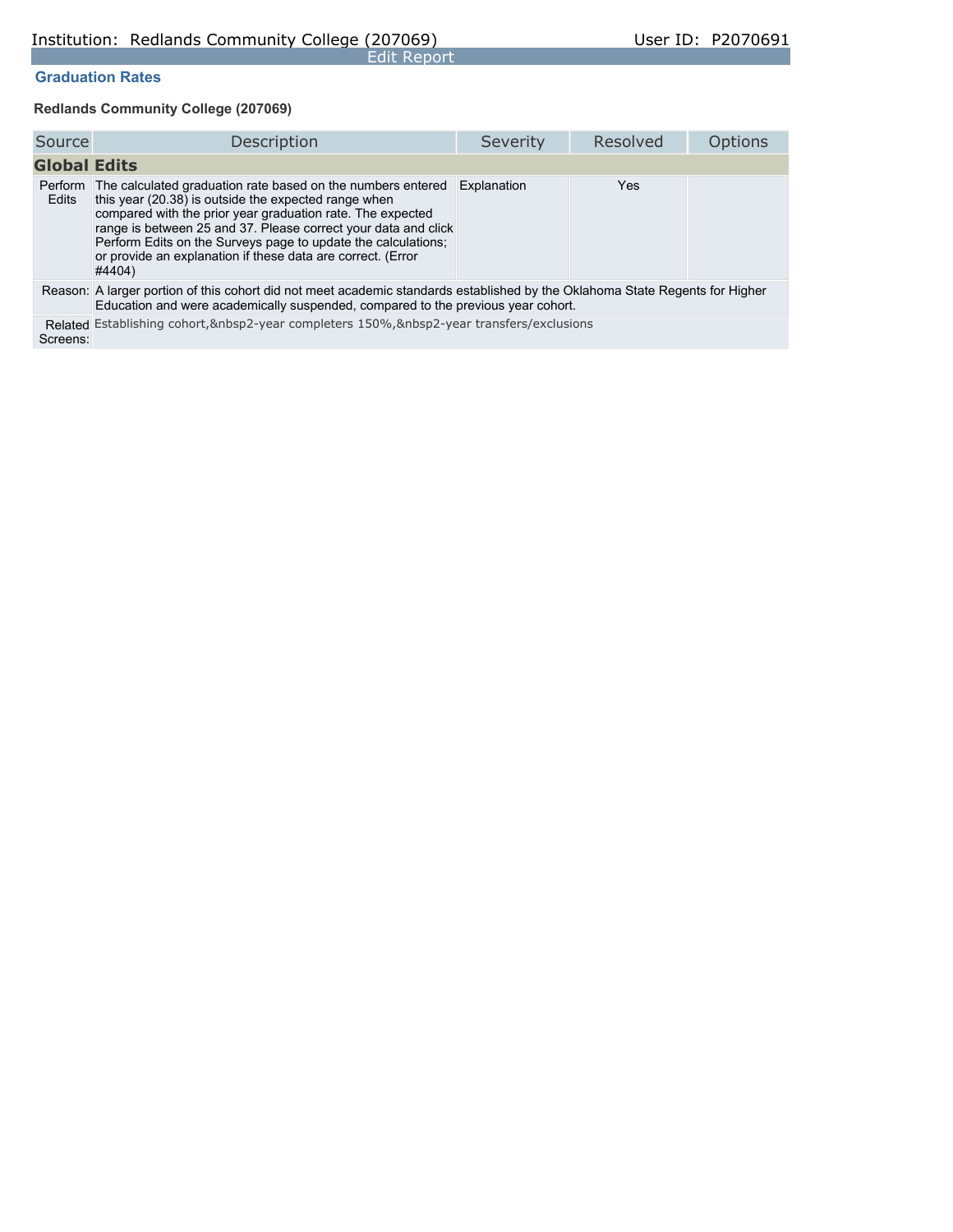### Institution: Redlands Community College (207069) User ID: P2070691

### **Overview**

### **Graduation Rates 200 Overview**

Welcome to the IPEDS Graduation Rates 200 (GR200) survey component. The GR200 component is a further extension of the traditional Graduation Rates (GR) component which carries forward 100% and 150% graduation rates data previously reported in the GR component and requests information on any additional completers and exclusions from the cohort between 151% and 200% of normal time for students to complete all requirements of their program of study. This information is collected to assist institutions with complying with the requirements of the Higher Education Act, as amended.

### **Data Reporting Reminders**

The reporting of data for the 200% completion period is not cumulative. Respondents are ONLY asked to report data for the time period between 151% and 200% of normal time to completion.

When reporting award levels for sub-baccalaureate certificates, determine program length by the number of credit or clock hours, NOT the academic year length in parentheses. The academic year length is meant only to provide context.

### **Changes to reporting for 2019-20**

- There are clarifications to the terms "transfer-in student" and "transfer-out student".
- As a clarification to the reporting of transfers-out, if a student transfers out of an institution and goes to another institution within the same coordinated system, they should be counted as a transfer-out student. Since each reporting entity that has an IPEDS UnitID is recognized as an individual reporting institution for Graduation Rates purposes, only report completers if that campus confers the award or degree.
- The term 'contact hour' has been replaced with the term 'clock hour'.
- The term 'formal award' has been replaced with the term 'recognized postsecondary credential'.
- There is a new instruction to exclude students participating in Experimental Pell (See [https://experimentalsites.ed.gov/exp/approved.html\)](https://experimentalsites.ed.gov/exp/approved.html)

### **Resources:**

The survey materials package for this component can be downloaded using the following link: [Survey Materials](https://surveys.nces.ed.gov/ipeds/VisIndex.aspx) To access your prior year data submission for this component: [Reported Data](http://192.168.102.89/ipeds/PriorYearDataRedirect.aspx?survey_id=2)

If you have questions about completing this survey, please contact the **IPEDS Help Desk at 1-877-225-2568**.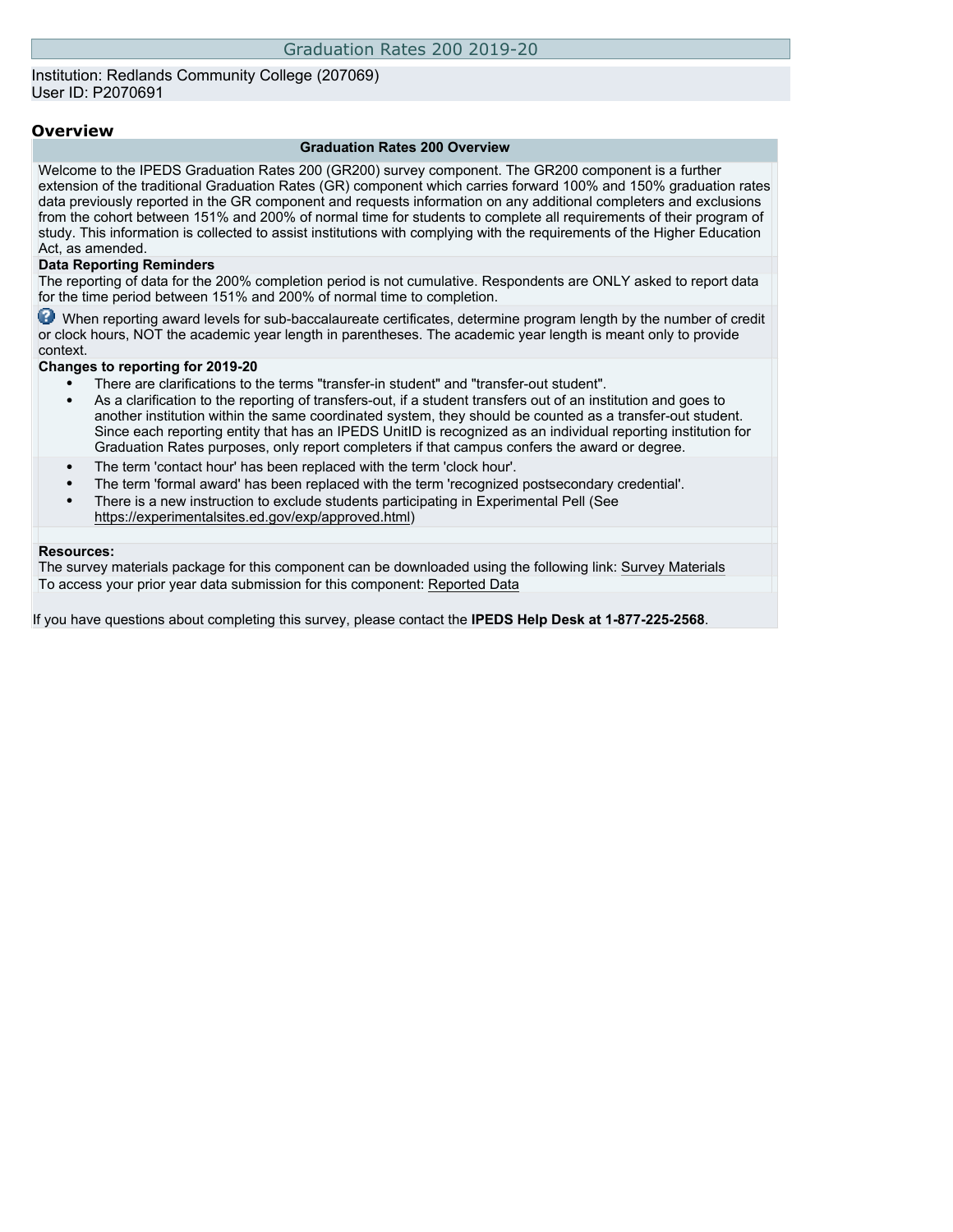# **Screening Question** Your institution reported to the GR survey component as having the following number of students who did not complete, but were still enrolled at your institution:  **20 Do you have students to report who, 1) received an award between 151% and 200% of the normal time to complete OR are still enrolled as of 200% of normal time?** O<sub>No</sub> O Yes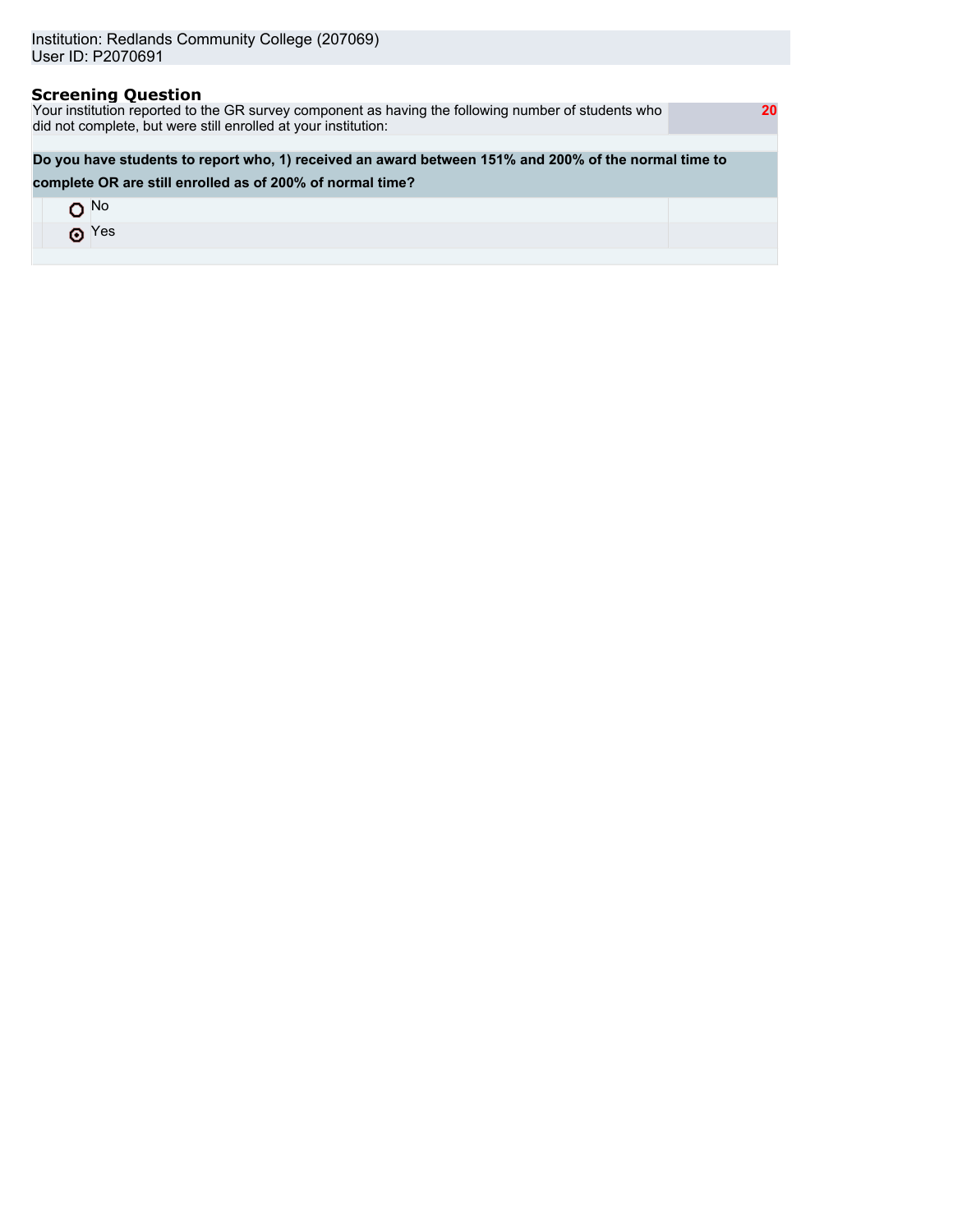# **Completers within 200%**

**For less than 4-year institutions, report on the 2015 cohort of full-time, first-time degree/certificate-seeking**

**undergraduate students.**

**Information for this cohort was originally reported by your institution in the 2018-19 IPEDS Graduation Rates survey component. The data on lines 1-5 are preloaded based on the information provided.**

|    |                                                                                                                |     | <b>Graduation rates</b> |
|----|----------------------------------------------------------------------------------------------------------------|-----|-------------------------|
|    | Revised cohort                                                                                                 | 263 |                         |
| 2  | Exclusions within 150%                                                                                         | 0   |                         |
| 3  | Adjusted cohort 150%                                                                                           | 263 |                         |
| 4  | Number of students in the cohort who completed a program within 100% of<br>normal time to completion           | 62  | 24                      |
|    | 5 Number of students in the cohort who completed a program within 150% of<br>normal time to completion         | 82  | 31                      |
| 6  | Additional exclusions (between 151% and 200% of normal time)                                                   | 0   |                         |
|    | Adjusted cohort 200% (line 3 - line 6)                                                                         | 263 |                         |
| 8  | Number of students in the cohort who completed a program between 151%<br>and 200% of normal time to completion |     |                         |
| 9  | Still enrolled as of 200% of normal time to completion                                                         | 6   |                         |
| 10 | Total completers within 200% of normal time (line $5 +$ line 8)                                                | 89  | 34                      |

 $\bigoplus$  **You may use the space below to provide context for the data you've reported above. These context notes will be posted on the College Navigator website, and should be written to be understood by students and parents.**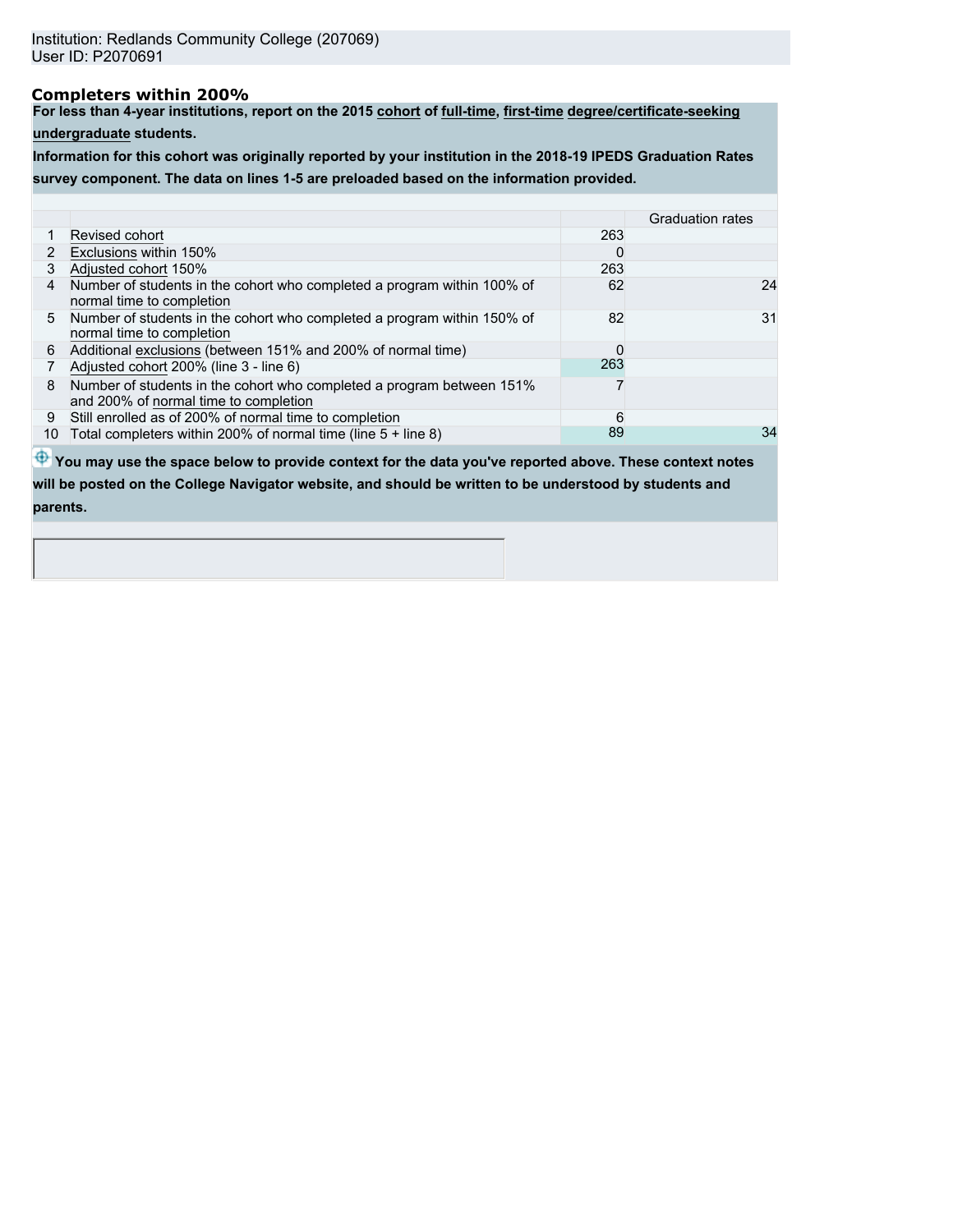# **Prepared by**

The name of the preparer is being collected so that we can follow up with the appropriate person in the event that there are questions concerning the data. The Keyholder will be copied on all email correspondence to other preparers. The time it took to prepare this component is being collected so that we can continue to improve our estimate of the reporting burden associated with IPEDS. Please include in your estimate the time it took for you to review instructions, query and search data sources, complete and review the component, and submit the data through the Data Collection System. Thank you for your assistance.

| This survey component was prepared by:                                                                                            |                                           |  |                                                            |                                                                                                    |                                            |  |  |
|-----------------------------------------------------------------------------------------------------------------------------------|-------------------------------------------|--|------------------------------------------------------------|----------------------------------------------------------------------------------------------------|--------------------------------------------|--|--|
|                                                                                                                                   | Reyholder                                 |  | <b>SFA Contact</b>                                         |                                                                                                    | <b>HR Contact</b>                          |  |  |
|                                                                                                                                   | <b>Finance Contact</b>                    |  | Academic Library Contact                                   |                                                                                                    | Other                                      |  |  |
|                                                                                                                                   | Name: Troy Milligan                       |  |                                                            |                                                                                                    |                                            |  |  |
|                                                                                                                                   | Email: troy.milligan@redlandscc.edu       |  |                                                            |                                                                                                    |                                            |  |  |
|                                                                                                                                   |                                           |  |                                                            |                                                                                                    |                                            |  |  |
| How many staff from your institution only were involved in the data collection and reporting process of this<br>survey component? |                                           |  |                                                            |                                                                                                    |                                            |  |  |
|                                                                                                                                   | 1.00 Number of Staff (including yourself) |  |                                                            |                                                                                                    |                                            |  |  |
|                                                                                                                                   |                                           |  |                                                            |                                                                                                    |                                            |  |  |
| responding to this survey component?                                                                                              |                                           |  |                                                            | How many hours did you and others from your institution only spend on each of the steps below when |                                            |  |  |
| Exclude the hours spent collecting data for state and other reporting purposes.                                                   |                                           |  |                                                            |                                                                                                    |                                            |  |  |
| <b>Staff member</b>                                                                                                               | <b>Collecting Data</b><br><b>Needed</b>   |  | <b>Revising Data to Match</b><br><b>IPEDS Requirements</b> | <b>Entering Data</b>                                                                               | <b>Revising and</b><br><b>Locking Data</b> |  |  |
| Your office                                                                                                                       | 1.00 hours                                |  | 1.00 hours                                                 | 1.00 hours                                                                                         | 1.00 hours                                 |  |  |
| <b>Other offices</b>                                                                                                              | hours                                     |  | hours                                                      | hours                                                                                              | hours                                      |  |  |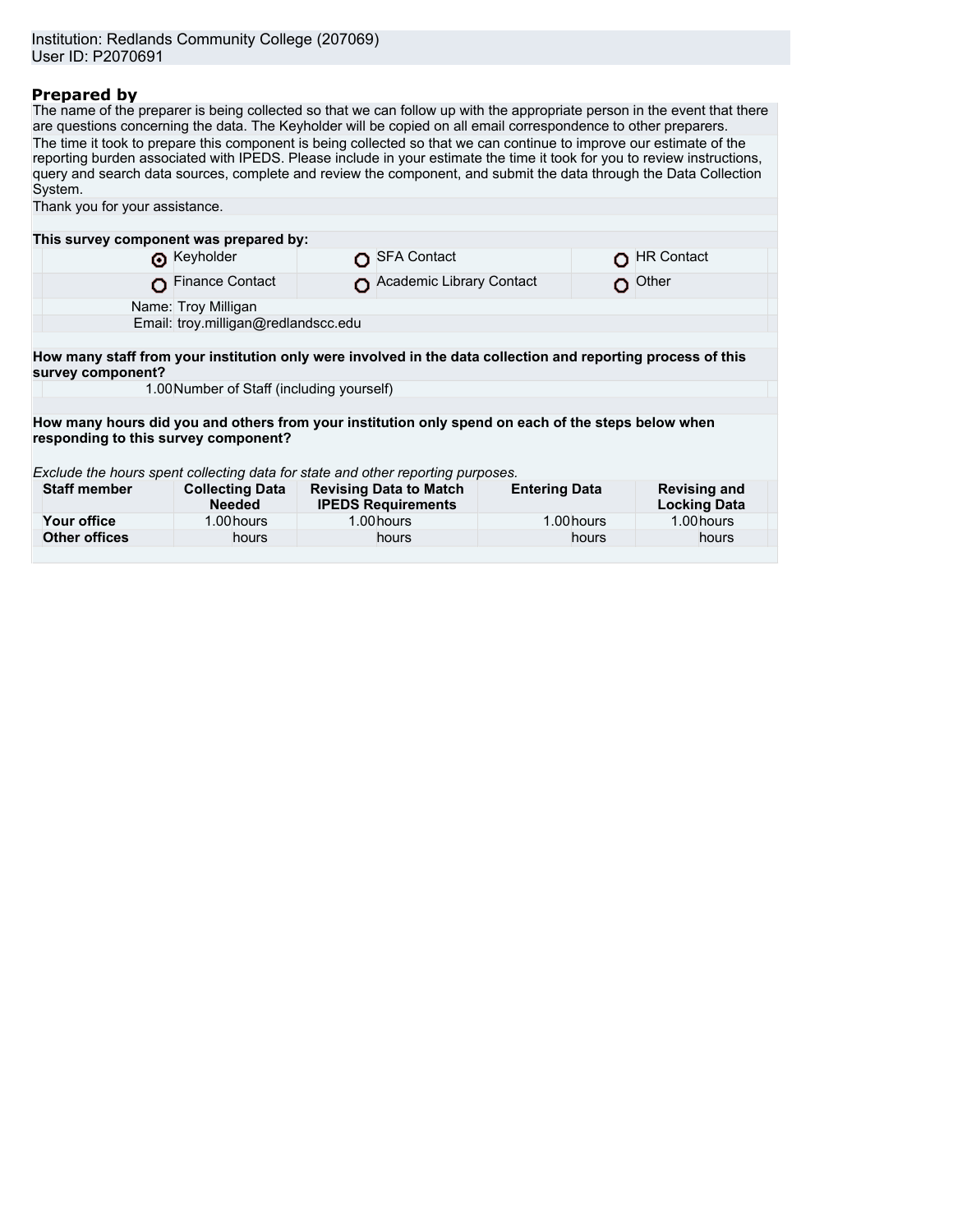## **Summary**

# **2019 IPEDS Graduation Rate 200% Component Data Summary**

IPEDS collects important information regarding your institution. All data reported in IPEDS survey components become available in the IPEDS Data Center and appear as aggregated data in various Department of Education reports. Additionally, some of the reported data appears specifically for your institution through the College Navigator website and is included in your institution's Data Feedback Report (DFR). The purpose of this summary is to provide you an opportunity to view some of the data that, when accepted through the IPEDS quality control process, will appear on the College Navigator website and/or your DFR. College Navigator is updated approximately three months after the data collection period closes and Data Feedback Reports will be available through the [Data Center](https://nces.ed.gov/ipeds/use-the-data) and sent to your institution's CEO in November 2019.

Please review your data for accuracy. If you have questions about the data displayed below after reviewing the data reported on the survey screens, please contact the IPEDS Help Desk at: 1-877-225-2568 or ipedshelp@rti.org.

| Graduation Rates for 100%, 150%, and 200% of<br>normal time - Cohort Year 2015 |     |
|--------------------------------------------------------------------------------|-----|
| Graduation Rate - 100% of normal time                                          | 24% |
| Graduation Rate - 150% of normal time                                          | 31% |
| Graduation Rate - 200% of normal time                                          | 34% |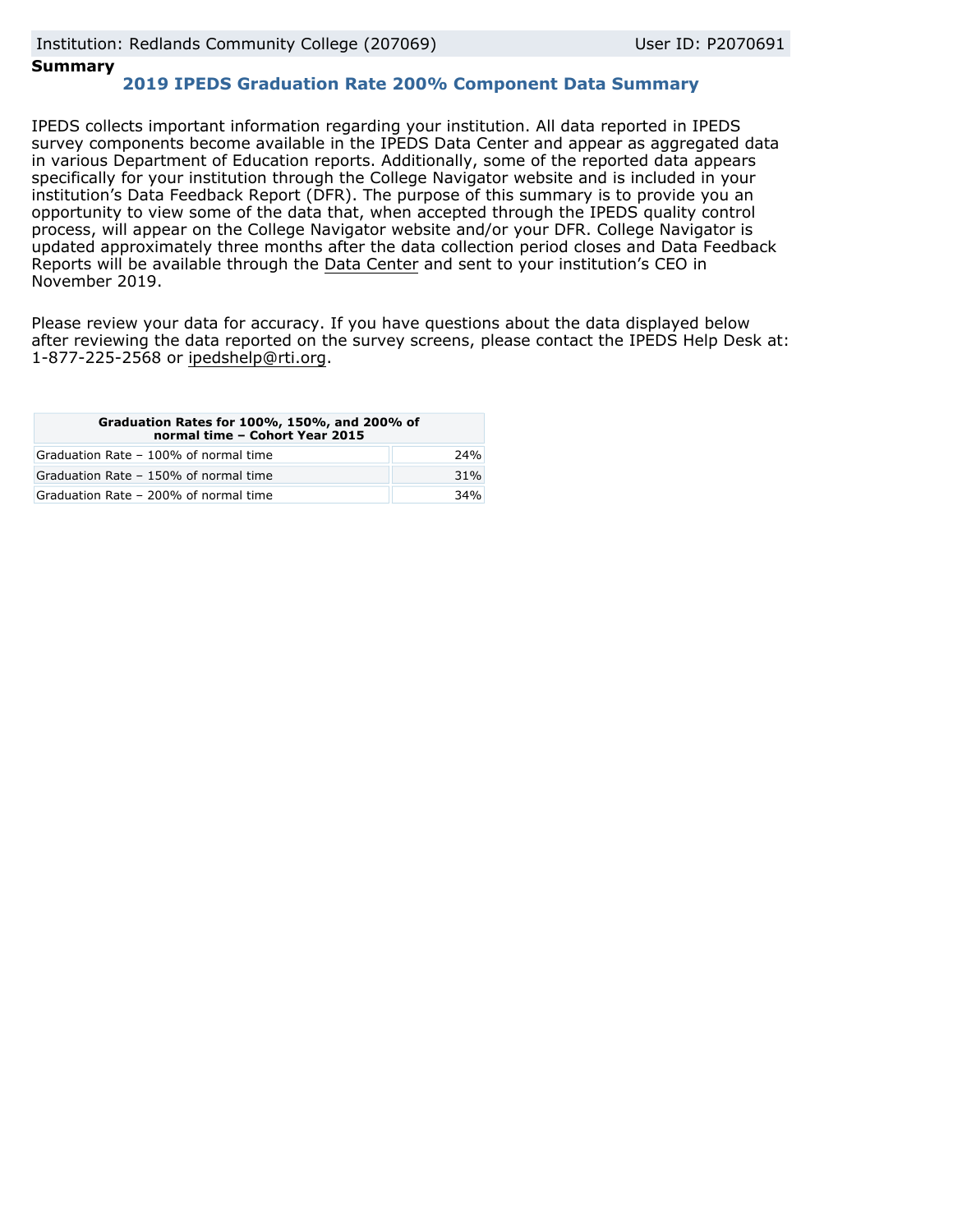Edit Report

**Graduation Rates 200** 

**Redlands Community College (207069)**

**There are no errors for the selected survey and institution.**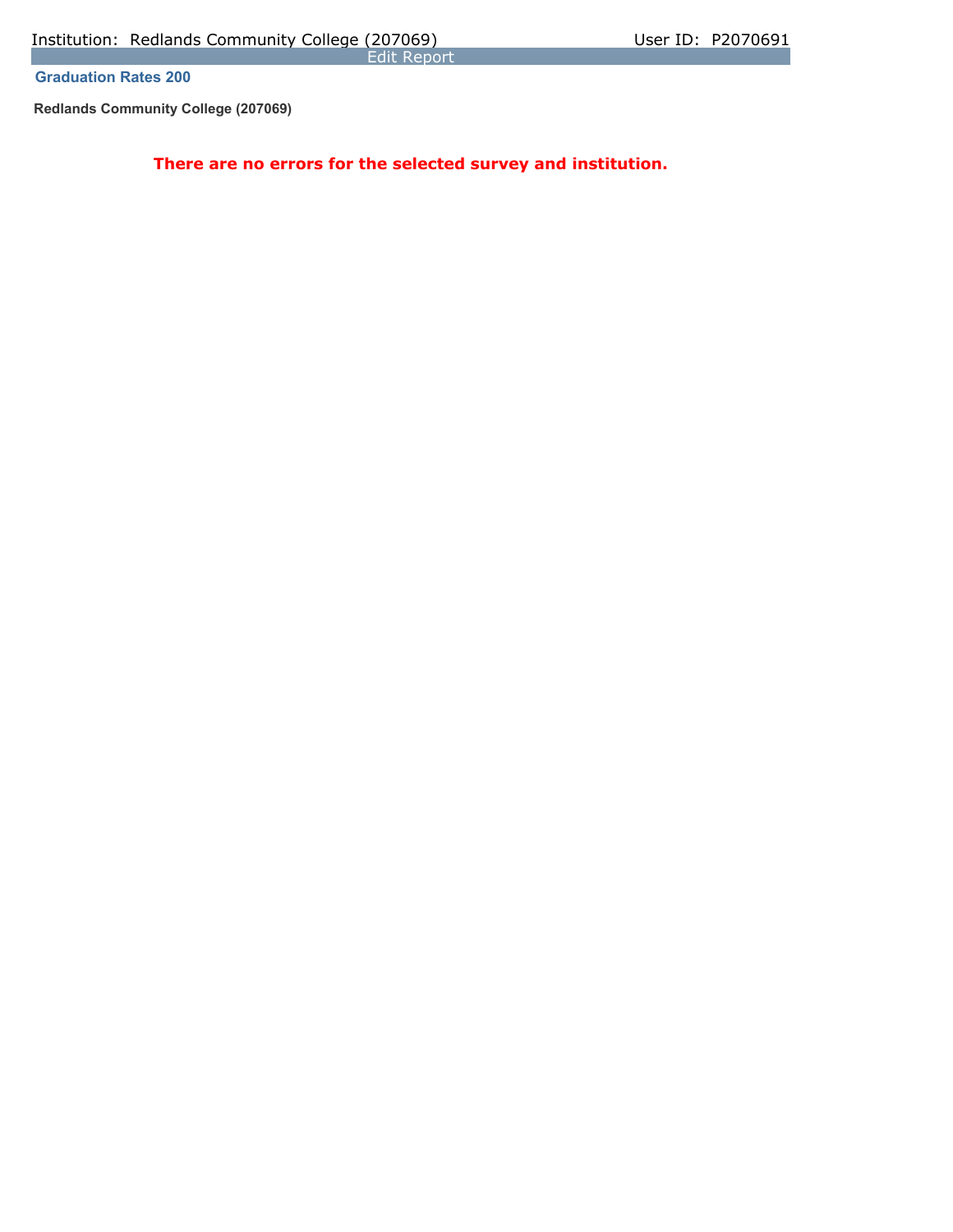### **Institution: Redlands Community College (207069) User ID: P2070691 Completions Overview**

Welcome to the IPEDS Completions survey component. The Completions component is one of several IPEDS components that is conducted during the Fall data collection period. It collects the number of degrees and certificates awarded by field of study, level of award, race/ethnicity, and gender. The reporting period for the Completions component is during the 12-month time period beginning July 1 of the previous calendar year and ending June 30 of the current calendar year; therefore, for this year's Completions component, the reporting period is between July 1, 2018 and June 30, 2019. The Completions component is also collecting the number of students (e.g., completers) who earned awards between July 1, 2018 and June 30, 2019.

### **Changes to reporting for 2019-20**

- The term 'contact hour' has been replaced with the term 'clock hour'
- The term 'formal award' has been replaced with the term 'recognized postsecondary credential'
- There is a new instruction to exclude students participating in Experimental Pell (See<https://experimentalsites.ed.gov/exp/approved.html>)

For 2020-21 changes, please review the preview screens available on the [Survey Materials](https://surveys.nces.ed.gov/ipeds/VisIndex.aspx) page. For more information on updates to CIP codes, see below.

### **CIP codes will need to be updated for the 2020-21 data collection.**

The [CIP 2020 Website](https://nces.ed.gov/ipeds/cipcode/Default.aspx?y=55) includes a list of new CIP codes, a list of deleted CIP codes, a list of moved CIP Codes, and an online crosswalk of the 2010 CIP and 2020 CIP.

### **Some common Completions component errors include the following:**

- Including award levels on your current year Completions that were not reported on your previous year's (PY) Institutional Characteristics (IC). [Award levels in the PY IC component cannot be changed; therefore, contact the IPEDS Help Desk at 1-877-225-2568 if you need assistance.]
- Forgetting to select CIP codes for new programs of study that are offered by the institution, but do not have completions for the reporting period.
- Forgetting to enter in zero in at least one of the cells for CIP codes that do not have completions.
- Even though Teacher Preparation certificate programs may require a bachelor's degree for admission, they are considered sub-bacalaureate undergraduate programs, and students in these programs are undergraduate students.

Keep in mind that some information provided by institutions on the Completions component appear in the [College Navigator](http://collegenavigator.ed.gov), which is a major tool used by consumers searching for information about postsecondary education. It is therefore vitally important that you include accurate information about your institution.

Survey materials can be downloaded using the following link: [Survey Materials.](https://surveys.nces.ed.gov/ipeds/VisIndex.aspx) To access your prior year data submission for this component: [Reported Data](http://192.168.102.153/ipeds/PriorYearDataRedirect.aspx?survey_id=10)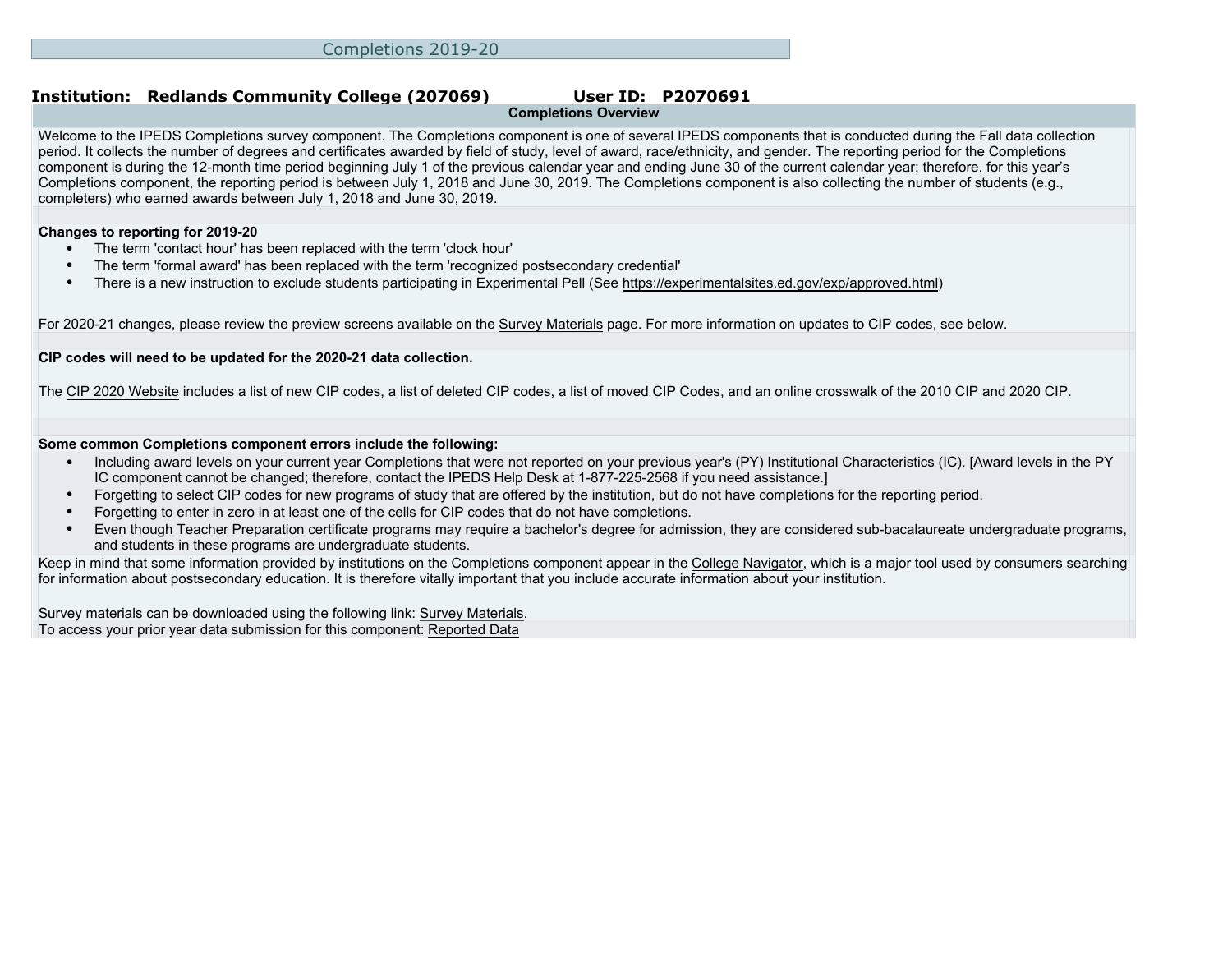# **Completions CIP Data**

| <b>CIPCODE</b>                               | Award<br>Level               |              | MajorGender    | <b>Non</b><br>Resident<br>Alien | <b>Hispanic</b><br>Latino        | American<br>Indian or<br>Alaska<br><b>Native</b> | Asian                            | <b>Black or</b><br>African<br>American | <b>Native</b><br>lawaiian or<br>Other<br><b>Pacific</b><br>Islander | <b>Whitel</b>                      | Two or<br>more<br>Races       | Race/<br>ethnicity<br>unknown      | <b>Total</b>               | distance<br>education<br>program |          |           |
|----------------------------------------------|------------------------------|--------------|----------------|---------------------------------|----------------------------------|--------------------------------------------------|----------------------------------|----------------------------------------|---------------------------------------------------------------------|------------------------------------|-------------------------------|------------------------------------|----------------------------|----------------------------------|----------|-----------|
| 01.0000<br>Agriculture, General              | 3 - Associate's<br>degree    | 1            | Men<br>Women   | $\overline{0}$<br>$\Omega$      | $\mathbf 0$<br>$\overline{0}$    | $\mathbf{1}$<br>0                                | 0<br>$\mathbf 0$                 | $\overline{0}$<br>$\mathbf 0$          | 0<br>$\mathbf 0$                                                    | 6<br>$\overline{4}$                | $\overline{0}$<br>$\mathbf 0$ | $\overline{0}$<br>0                | $\overline{7}$             |                                  |          |           |
|                                              |                              |              | Total          | $\overline{0}$                  | 0                                | 1                                                | $\overline{0}$                   | $\overline{0}$                         | $\overline{0}$                                                      | 10                                 | 0                             | $\boldsymbol{0}$                   | 11                         | No                               |          |           |
| 01.0302                                      | 1 - Awards of                |              | Men            | $\overline{0}$                  | $\Omega$                         | $\mathbf 0$                                      | $\boldsymbol{0}$                 | $\boldsymbol{0}$                       | $\overline{0}$                                                      | $\overline{4}$                     | $\mathbf 0$                   | $\boldsymbol{0}$                   | $\overline{4}$             |                                  |          |           |
| Animal/Livestock Husbandry and less than 1   |                              | $\mathbf{1}$ | Women          | $\overline{0}$                  | $\Omega$                         | 0                                                | $\overline{0}$                   | $\overline{0}$                         | $\overline{0}$                                                      | $\overline{2}$                     | $\mathbf 0$                   | $\mathbf{0}$                       | $\overline{2}$             |                                  |          |           |
| Production                                   | academic year                |              | Total          | $\overline{0}$                  | 0                                | 0                                                | $\boldsymbol{0}$                 | $\overline{0}$                         | $\overline{0}$                                                      | 6                                  | $\overline{0}$                | $\mathbf{0}$                       | 6                          | <b>No</b>                        |          |           |
| 01.0308                                      | 1 - Awards of                |              | Men            | 0                               | $\Omega$                         | 0                                                | $\mathbf 0$                      | $\overline{0}$                         | $\overline{0}$                                                      | 0                                  | $\mathbf{0}$                  | $\overline{0}$                     | $\Omega$                   |                                  |          |           |
| Agroecology and Sustainable                  | less than 1                  | $\mathbf{1}$ | Women          | 0                               | $\overline{0}$                   | 0                                                | 0                                | $\overline{0}$                         | $\overline{0}$                                                      | $\boldsymbol{0}$                   | $\mathbf 0$                   | 0                                  | $\overline{0}$             |                                  |          |           |
| Agriculture                                  | academic year                |              | Total          | 0                               | $\overline{0}$                   | 0                                                | $\mathsf{O}\xspace$              | $\mathbf 0$                            | 0                                                                   | $\boldsymbol{0}$                   | $\mathbf 0$                   | $\boldsymbol{0}$                   | $\overline{0}$             | No                               |          |           |
| 01.0308                                      | 3 - Associate's              |              | Men            | 0                               | $\overline{0}$                   | 0                                                | $\boldsymbol{0}$                 | $\boldsymbol{0}$                       | $\boldsymbol{0}$                                                    | $\overline{0}$                     | $\mathbf 0$                   | $\boldsymbol{0}$                   | $\mathbf{0}$               |                                  |          |           |
| Agroecology and Sustainable<br>Agriculture   | degree                       | 1            | Women          | $\overline{0}$                  | $\overline{0}$                   | 0                                                | $\boldsymbol{0}$                 | $\boldsymbol{0}$                       | 0                                                                   | $\overline{0}$                     | $\mathbf 0$                   | $\boldsymbol{0}$                   | $\mathbf 0$                |                                  |          |           |
|                                              |                              |              | Total          | $\overline{0}$                  | $\overline{0}$                   | 0                                                | $\boldsymbol{0}$                 | $\overline{0}$                         | $\mathbf 0$                                                         | 0                                  | $\mathbf 0$                   | $\boldsymbol{0}$                   | $\overline{0}$             | <b>No</b>                        |          |           |
| 01.0309<br>Viticulture and Enology           | 1 - Awards of<br>less than 1 | $\mathbf{1}$ | Men            | 0<br>$\overline{0}$             | $\overline{0}$<br>$\overline{0}$ | 0                                                | $\overline{0}$<br>$\overline{0}$ | $\mathbf 0$<br>$\overline{0}$          | $\mathbf 0$                                                         | 0                                  | $\mathbf 0$<br>$\mathbf 0$    | 0                                  | $\Omega$<br>$\overline{0}$ |                                  |          |           |
|                                              | academic year                |              | Women<br>Total | 0                               | 0                                | 0<br>0                                           | $\overline{0}$                   | 0                                      | 0<br>$\overline{0}$                                                 | $\boldsymbol{0}$<br>$\overline{0}$ | 0                             | 0<br>0                             | $\overline{0}$             | Yes                              |          |           |
| 01.0309                                      | 2 - Awards of                |              | Men            | $\overline{0}$                  | $\Omega$                         | $\boldsymbol{0}$                                 | $\overline{0}$                   | $\overline{0}$                         | $\overline{0}$                                                      | $\overline{0}$                     | $\mathbf 0$                   | $\boldsymbol{0}$                   | $\Omega$                   |                                  |          |           |
| Viticulture and Enology                      | at least 1 but               |              | Women          | $\overline{0}$                  | $\Omega$                         | 0                                                | $\overline{0}$                   | $\overline{0}$                         | $\overline{0}$                                                      | $\overline{0}$                     | $\mathbf 0$                   | $\boldsymbol{0}$                   | $\Omega$                   |                                  |          |           |
|                                              | less than 2<br>academic      |              | years          | 1                               | Total                            | $\overline{0}$                                   | $\Omega$                         | $\overline{0}$                         | $\Omega$                                                            | $\mathbf{0}$                       | $\Omega$                      | $\overline{0}$                     | $\Omega$                   | 0                                | $\Omega$ | <b>No</b> |
| 01.0507                                      | 1 - Awards of                |              | Men            | 0                               | 0                                | $\overline{0}$                                   | 0                                | 0                                      | 0                                                                   | $\overline{0}$                     | 0                             | $\overline{0}$                     | 0                          |                                  |          |           |
| Equestrian/Equine Studies                    | less than 1                  | $\mathbf{1}$ | Women          | 0                               | $\overline{0}$                   | 0                                                | 0                                | $\overline{0}$                         | 0                                                                   | $\mathbf 1$                        | $\mathbf 0$                   | $\overline{0}$                     | 1                          |                                  |          |           |
|                                              | academic year                |              | Total          | $\overline{0}$                  | $\overline{0}$                   | $\boldsymbol{0}$                                 | 0                                | $\mathbf 0$                            | 0                                                                   | $\mathbf 1$                        | 0                             | $\overline{0}$                     | 1                          | No                               |          |           |
| 01.0507                                      | 3 - Associate's              |              | Men            | $\overline{0}$                  | $\Omega$                         | 0                                                | $\overline{0}$                   | $\overline{0}$                         | $\overline{0}$                                                      | 0                                  | $\overline{0}$                | $\overline{0}$                     | $\Omega$                   |                                  |          |           |
| Equestrian/Equine Studies                    | degree                       | $\mathbf{1}$ | Women          | $\overline{0}$                  | $\Omega$                         | 0                                                | $\overline{0}$                   | $\overline{0}$                         | $\overline{0}$                                                      | $\mathbf 1$                        | $\mathbf{0}$                  | $\boldsymbol{0}$                   |                            |                                  |          |           |
| 13.0101                                      |                              |              | Total          | 0                               | $\overline{0}$                   | 0                                                | $\boldsymbol{0}$                 | $\boldsymbol{0}$                       | $\boldsymbol{0}$                                                    | $\mathbf 1$                        | $\mathbf 0$                   | $\boldsymbol{0}$                   | $\overline{1}$             | <b>No</b>                        |          |           |
| Education, General                           | 3 - Associate's<br>degree    | 1.           | Men<br>Women   | $\overline{0}$<br>0             | 0<br>$\overline{0}$              | 0<br>$\boldsymbol{0}$                            | $\overline{0}$<br>$\overline{0}$ | $\overline{0}$<br>$\overline{0}$       | $\overline{0}$<br>$\overline{0}$                                    | $\overline{0}$<br>$\mathbf 1$      | $\mathbf 0$<br>$\mathbf 0$    | $\boldsymbol{0}$<br>$\overline{0}$ | $\Omega$<br>1              |                                  |          |           |
|                                              |                              |              | Total          | $\overline{0}$                  | $\overline{0}$                   | $\overline{0}$                                   | $\overline{0}$                   | $\overline{0}$                         | $\overline{0}$                                                      | $\mathbf{1}$                       | $\mathbf 0$                   | $\overline{0}$                     | $\overline{1}$             | No                               |          |           |
| 19.0706                                      | 1 - Awards of                |              | Men            | $\overline{0}$                  | $\overline{0}$                   | 0                                                | $\overline{0}$                   | $\overline{0}$                         | $\overline{0}$                                                      | $\mathbf{1}$                       | $\mathbf{0}$                  | $\mathbf{0}$                       | 1                          |                                  |          |           |
| Child Development                            | less than 1                  | $\mathbf{1}$ | Women          | 0                               | $\overline{c}$                   | 4                                                | $\overline{0}$                   | $\overline{0}$                         | $\overline{0}$                                                      | 14                                 |                               | 1                                  | 22                         |                                  |          |           |
|                                              | academic year                |              | Total          | $\overline{0}$                  | $\overline{2}$                   | 4                                                | $\mathsf{O}\xspace$              | $\boldsymbol{0}$                       | $\boldsymbol{0}$                                                    | 15                                 | $\mathbf 1$                   | $\overline{1}$                     | 23                         | <b>No</b>                        |          |           |
| 19.0706                                      | 3 - Associate's              |              | Men            | $\overline{0}$                  | $\overline{0}$                   | 0                                                | 0                                | $\mathbf 0$                            | 0                                                                   | $\overline{0}$                     | 0                             | 0                                  | $\overline{0}$             |                                  |          |           |
| Child Development                            | degree                       | 1.           | Women          | $\overline{0}$                  | $\overline{0}$                   | 3                                                | $\overline{0}$                   | $\mathbf{1}$                           | 0                                                                   | 3                                  | $\mathbf 0$                   | 1                                  | 8                          |                                  |          |           |
|                                              |                              |              | Total          | 0                               | $\overline{0}$                   | 3                                                | $\overline{0}$                   | 1                                      | $\Omega$                                                            | 3                                  | $\mathbf 0$                   | 1                                  | 8                          | Yes                              |          |           |
| 24.0102                                      | 3 - Associate's              |              | Men            | $\boldsymbol{0}$                | $\mathbf{1}$                     | $\overline{7}$                                   | $\mathbf 0$                      | $\mathbf{1}$                           | $\mathsf{O}\xspace$                                                 | 27                                 | $\mathbf 0$                   | $\sqrt{2}$                         | 38                         |                                  |          |           |
| <b>General Studies</b>                       | degree                       | 1            | Women          | 0                               | 4                                | 8                                                | 0                                | $\mathbf{1}$                           | 0                                                                   | 35                                 | $\mathbf 1$                   | 0                                  | 49                         |                                  |          |           |
|                                              |                              |              | Total          | 0                               | 5                                | 15                                               | $\mathbf 0$                      | $\overline{2}$                         | $\overline{0}$                                                      | 62                                 | $\mathbf 1$                   | $\overline{2}$                     | 87                         | No                               |          |           |
| 30.0000                                      | 3 - Associate's              |              | Men            | 0                               |                                  | 0                                                | 0                                | $\overline{0}$                         | $\overline{0}$                                                      | $\mathbf{1}$                       | 0                             | $\overline{0}$                     | $\overline{2}$             |                                  |          |           |
| Multi-/Interdisciplinary Studies,<br>General | degree                       | $\mathbf{1}$ | Women          | $\overline{0}$                  | 0                                | 0                                                | 0                                | $\overline{0}$                         | 0                                                                   | 0                                  | 0                             | 0                                  | $\overline{0}$             |                                  |          |           |
|                                              |                              |              | Total          | 0                               |                                  | 0                                                | 0                                | $\overline{0}$                         | $\overline{0}$                                                      | $\mathbf{1}$                       | 0                             | 0                                  | $\overline{2}$             | Yes                              |          |           |
| 30.1801<br><b>Natural Sciences</b>           | 3 - Associate's<br>degree    |              | Men            | 0                               | $\Omega$                         | 0                                                | $\overline{0}$                   | $\overline{0}$                         | 0                                                                   | $\overline{2}$                     |                               | $\mathbf 0$                        | 3                          |                                  |          |           |
|                                              |                              | $\mathbf{1}$ | Women<br>Total | 0<br>$\overline{0}$             |                                  | $\overline{c}$<br>$\overline{2}$                 | 0<br>$\overline{0}$              | 0                                      | 0<br>0                                                              | 4                                  | $\mathbf 0$<br>$\overline{1}$ | 1<br>$\overline{1}$                | 8<br>11                    |                                  |          |           |
|                                              |                              |              |                |                                 |                                  |                                                  |                                  | $\mathsf{O}\xspace$                    |                                                                     | 6                                  |                               |                                    |                            | No                               |          |           |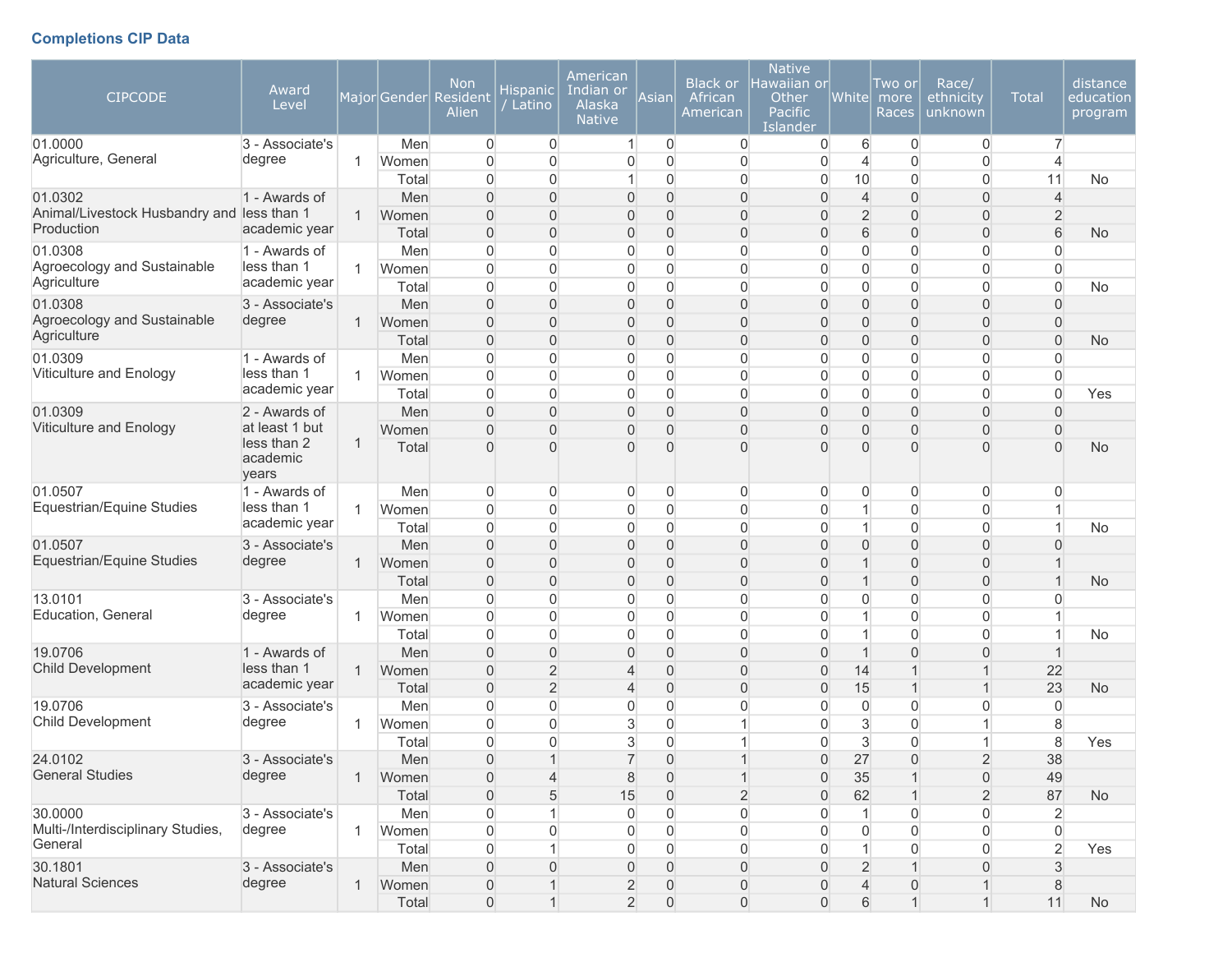| <b>CIPCODE</b><br>30.9999<br>Multi-/Interdisciplinary Studies, | Award<br>Level<br>3 - Associate's<br>degree | $\overline{1}$ | Men<br>Women   | <b>Non</b><br>Major Gender Resident<br>Alien<br>$\overline{0}$<br>$\Omega$ | Hispanic<br>Latino<br>$\overline{0}$<br>$\overline{0}$ | American<br>Indian or<br>Alaska<br><b>Native</b><br>$\overline{0}$<br>$\overline{0}$ | Asian<br>$\overline{0}$<br>$\overline{0}$ | <b>Black or</b><br>African<br>American<br>$\overline{0}$<br>$\boldsymbol{0}$ | <b>Native</b><br>Hawaiian or<br>Other<br>Pacific<br>Islander<br>0<br>0 | White <br>$\overline{0}$<br>$\overline{0}$ | Two or<br>more<br>Races<br>$\overline{0}$<br>$\mathbf 0$ | Race/<br>ethnicity<br>unknown<br>$\overline{0}$<br>$\boldsymbol{0}$ | <b>Total</b><br>$\overline{0}$<br>$\overline{0}$ | distance<br>education<br>program |  |
|----------------------------------------------------------------|---------------------------------------------|----------------|----------------|----------------------------------------------------------------------------|--------------------------------------------------------|--------------------------------------------------------------------------------------|-------------------------------------------|------------------------------------------------------------------------------|------------------------------------------------------------------------|--------------------------------------------|----------------------------------------------------------|---------------------------------------------------------------------|--------------------------------------------------|----------------------------------|--|
| Other                                                          |                                             |                | Total          | $\Omega$                                                                   | $\overline{0}$                                         | $\overline{0}$                                                                       | $\overline{0}$                            | $\mathbf{0}$                                                                 | $\overline{0}$                                                         | $\overline{0}$                             | $\overline{0}$                                           | $\boldsymbol{0}$                                                    | $\Omega$                                         | Yes                              |  |
| 31.0505                                                        | 1 - Awards of                               |                | Men            | $\Omega$                                                                   | $\overline{0}$                                         | $\overline{2}$                                                                       | $\overline{0}$                            | $\boldsymbol{0}$                                                             | $\overline{0}$                                                         | $\overline{0}$                             | $\overline{0}$                                           | $\overline{0}$                                                      | $\overline{2}$                                   |                                  |  |
| Kinesiology and Exercise                                       | less than 1                                 | $\mathbf{1}$   | Women          | $\Omega$                                                                   | $\overline{0}$                                         | $\boldsymbol{0}$                                                                     | $\mathbf 0$                               | $\overline{2}$                                                               | $\Omega$                                                               | $\overline{0}$                             | $\overline{0}$                                           | $\overline{0}$                                                      | $\overline{2}$                                   |                                  |  |
| Science                                                        | academic year                               |                | Total          | $\Omega$                                                                   | $\overline{0}$                                         | $\overline{2}$                                                                       | $\overline{0}$                            | $\overline{2}$                                                               | $\overline{0}$                                                         | $\overline{0}$                             | $\overline{0}$                                           | $\overline{0}$                                                      | $\overline{4}$                                   | <b>No</b>                        |  |
| 31.0505<br>Kinesiology and Exercise                            | 3 - Associate's                             |                | Men            | $\overline{0}$                                                             | $\overline{0}$                                         | 0                                                                                    | $\overline{0}$                            | $\mathbf{0}$                                                                 | $\overline{0}$                                                         | $\overline{0}$                             | $\mathbf 0$                                              | $\overline{0}$                                                      | 0                                                |                                  |  |
| Science                                                        | degree                                      | -1             | Women          | $\overline{0}$                                                             | $\overline{0}$                                         | 0                                                                                    | $\boldsymbol{0}$                          | $\mathbf{1}$                                                                 | $\overline{0}$                                                         | $\overline{0}$                             | $\mathbf 0$                                              | $\boldsymbol{0}$                                                    | 1                                                |                                  |  |
|                                                                |                                             |                | Total          | $\overline{0}$<br>$\overline{0}$                                           | $\overline{0}$<br>$\overline{0}$                       | $\overline{0}$                                                                       | $\overline{0}$                            | $\mathbf{1}$<br>$\overline{0}$                                               | $\overline{0}$                                                         | $\overline{0}$<br>$\mathbf{0}$             | $\mathbf 0$<br>$\overline{0}$                            | $\overline{0}$<br>$\overline{0}$                                    | $\mathbf{1}$<br>$\mathbf{0}$                     | <b>No</b>                        |  |
| 42.0101<br>Psychology, General                                 | 1 - Awards of<br>less than 1                | $\mathbf{1}$   | Men<br>Women   | $\Omega$                                                                   | $\overline{0}$                                         | $\boldsymbol{0}$<br>0                                                                | 0<br>$\overline{0}$                       | $\mathbf 0$                                                                  | $\mathsf{O}\xspace$<br>$\overline{0}$                                  |                                            | $\overline{0}$                                           | 0                                                                   |                                                  |                                  |  |
|                                                                | academic year                               |                | Total          | $\overline{0}$                                                             | $\overline{0}$                                         | $\boldsymbol{0}$                                                                     | $\overline{0}$                            | $\overline{0}$                                                               | $\overline{0}$                                                         | $\mathbf 1$                                | $\overline{0}$                                           | $\boldsymbol{0}$                                                    | $\overline{1}$                                   | Yes                              |  |
| 42.0101                                                        | 3 - Associate's                             |                | Men            | $\overline{0}$                                                             | $\overline{0}$                                         | 0                                                                                    | $\overline{0}$                            | $\overline{0}$                                                               | $\overline{0}$                                                         | $\overline{0}$                             | $\mathbf 0$                                              | $\boldsymbol{0}$                                                    | $\overline{0}$                                   |                                  |  |
| Psychology, General                                            | degree                                      | 1              | Women          | $\Omega$                                                                   | $\overline{0}$                                         | 0                                                                                    | $\overline{0}$                            | $\overline{0}$                                                               | $\overline{0}$                                                         | 3                                          | $\mathbf 1$                                              | $\boldsymbol{0}$                                                    | $\overline{4}$                                   |                                  |  |
|                                                                |                                             |                | Total          | $\Omega$                                                                   | $\overline{0}$                                         | $\overline{0}$                                                                       | $\overline{0}$                            | $\overline{0}$                                                               | $\overline{0}$                                                         | 3                                          | $\overline{1}$                                           | $\overline{0}$                                                      | $\overline{4}$                                   | No                               |  |
| 43.0107                                                        | 1 - Awards of                               |                | Men            | $\Omega$                                                                   | $\Omega$                                               | $\mathbf{1}$                                                                         | $\overline{0}$                            | $\mathbf 1$                                                                  | $\overline{0}$                                                         | $\mathbf 1$                                | $\overline{0}$                                           | $\overline{0}$                                                      | 3                                                |                                  |  |
| <b>Criminal Justice/Police Science</b>                         | less than 1<br>academic year                |                | $\mathbf{1}$   | Women                                                                      | $\Omega$                                               | $\Omega$                                                                             | 0                                         | $\mathbf 0$                                                                  | $\overline{0}$                                                         | $\Omega$                                   | $\mathbf{0}$                                             | $\Omega$                                                            | 0                                                | $\Omega$                         |  |
|                                                                |                                             |                | Total          | $\overline{0}$                                                             | $\Omega$                                               | 1                                                                                    | $\overline{0}$                            | $\mathbf 1$                                                                  | $\overline{0}$                                                         | 1                                          | $\overline{0}$                                           | 0                                                                   | 3                                                | Yes                              |  |
| 43.0107                                                        | 3 - Associate's                             |                | Men            | $\overline{0}$                                                             | $\overline{0}$                                         | $\overline{4}$                                                                       | $\boldsymbol{0}$                          | 4                                                                            | 0                                                                      | $\overline{4}$                             | $\overline{0}$                                           | $\mathbf{1}$                                                        | 13                                               |                                  |  |
| Criminal Justice/Police Science                                | degree                                      | -1             | Women          | $\Omega$                                                                   |                                                        | 0                                                                                    | $\boldsymbol{0}$                          | $\boldsymbol{0}$                                                             | $\overline{0}$                                                         | 6                                          | $\overline{0}$                                           | $\boldsymbol{0}$                                                    | $\overline{7}$                                   |                                  |  |
|                                                                |                                             |                | Total          | $\overline{0}$                                                             |                                                        | 4                                                                                    | $\boldsymbol{0}$                          | 4                                                                            | 0                                                                      | 10                                         | $\mathbf 0$                                              | $\mathbf{1}$                                                        | 20                                               | Yes                              |  |
| 50.0701                                                        | 3 - Associate's                             |                | Men            | $\Omega$                                                                   | $\Omega$                                               | 0                                                                                    | $\mathbf 0$                               | $\mathbf{0}$                                                                 | $\overline{0}$                                                         | $\boldsymbol{0}$                           | $\overline{0}$                                           | $\overline{0}$                                                      | $\mathbf 0$                                      |                                  |  |
| Art/Art Studies, General                                       | degree                                      | $\mathbf{1}$   | Women          | $\Omega$                                                                   | $\Omega$                                               | 0                                                                                    | $\overline{0}$                            | $\overline{0}$                                                               | $\Omega$                                                               | $\mathbf{0}$                               | $\overline{0}$                                           | 0                                                                   | $\overline{0}$                                   |                                  |  |
|                                                                |                                             |                | Total          | $\overline{0}$                                                             | $\overline{0}$                                         | 0                                                                                    | $\overline{0}$                            | $\overline{0}$                                                               | $\overline{0}$                                                         | $\mathbf{0}$                               | $\mathbf 0$                                              | $\boldsymbol{0}$                                                    | $\overline{0}$                                   | <b>No</b>                        |  |
| 51.0904<br><b>Emergency Medical</b>                            | 1 - Awards of<br>less than 1                |                | Men            | $\Omega$                                                                   | $\overline{0}$                                         | 0                                                                                    | $\overline{0}$                            | $\mathbf{0}$                                                                 | $\overline{0}$                                                         | $\overline{0}$                             | 0                                                        | $\boldsymbol{0}$                                                    | $\Omega$                                         |                                  |  |
| Technology/Technician (EMT                                     | academic year                               |                | Women<br>Total | $\Omega$<br>$\Omega$                                                       | $\overline{0}$<br>$\overline{0}$                       | 0<br>$\overline{0}$                                                                  | 0<br>0                                    | $\mathbf{0}$<br>$\mathbf{0}$                                                 | $\overline{0}$<br>$\mathbf{0}$                                         | $\overline{0}$<br>$\overline{0}$           | $\overline{0}$<br>$\overline{0}$                         | $\boldsymbol{0}$<br>$\overline{0}$                                  | $\Omega$<br>$\Omega$                             | No                               |  |
| Paramedic)                                                     |                                             |                |                |                                                                            |                                                        |                                                                                      |                                           |                                                                              |                                                                        |                                            |                                                          |                                                                     |                                                  |                                  |  |
| 51.0904<br><b>Emergency Medical</b>                            | 2 - Awards of<br>at least 1 but             |                | Men            | $\Omega$                                                                   | $\overline{0}$                                         | $\mathbf 0$                                                                          | 0                                         | $\mathbf{0}$                                                                 | $\overline{0}$                                                         | $\mathbf{0}$                               | $\mathbf 0$                                              | $\overline{0}$                                                      | $\mathbf{0}$                                     |                                  |  |
| Technology/Technician (EMT                                     | less than 2                                 | 1              | Women          | $\Omega$                                                                   | $\overline{0}$<br>$\Omega$                             | $\boldsymbol{0}$                                                                     | $\overline{0}$                            | $\overline{0}$                                                               | $\overline{0}$<br>$\Omega$                                             | $\overline{0}$                             | $\overline{0}$<br>$\Omega$                               | $\boldsymbol{0}$                                                    | $\Omega$<br>$\Omega$                             |                                  |  |
| Paramedic)                                                     | academic<br>years                           |                | Total          | $\Omega$                                                                   |                                                        | $\overline{0}$                                                                       | $\overline{0}$                            | $\overline{0}$                                                               |                                                                        | $\Omega$                                   |                                                          | $\Omega$                                                            |                                                  | <b>No</b>                        |  |
| 51.0904                                                        | 3 - Associate's                             |                | Men            | $\overline{0}$                                                             | $\mathbf 0$                                            | $\overline{0}$                                                                       | $\mathbf 0$                               | 0                                                                            | 0                                                                      | 0                                          | 0                                                        | $\overline{0}$                                                      | 0                                                |                                  |  |
| <b>Emergency Medical</b><br>Technology/Technician (EMT         | degree                                      |                | Women          | $\overline{0}$                                                             | $\overline{0}$                                         | 0                                                                                    | 0                                         | $\overline{0}$                                                               | 0                                                                      | $\overline{0}$                             | $\overline{0}$                                           | $\overline{0}$                                                      | $\overline{0}$                                   |                                  |  |
| Paramedic)                                                     |                                             |                | Total          | $\Omega$                                                                   | $\Omega$                                               | $\overline{0}$                                                                       | $\overline{0}$                            | $\overline{0}$                                                               | $\overline{0}$                                                         | $\Omega$                                   | $\overline{0}$                                           | $\overline{0}$                                                      | $\overline{0}$                                   | No                               |  |
| 51.3801                                                        | 3 - Associate's                             |                | Men            | $\bf 0$                                                                    | 0                                                      | $\mathbf 0$                                                                          | $\mathsf{O}\xspace$                       | $\mathbf 1$                                                                  | $\boldsymbol{0}$                                                       | $\mathbf{1}$                               | $\boldsymbol{0}$                                         | $\boldsymbol{0}$                                                    | $\overline{2}$                                   |                                  |  |
| Registered Nursing/Registered                                  | degree                                      | $\mathbf{1}$   | Women          | $\boldsymbol{0}$                                                           | 5                                                      | 3                                                                                    | $\overline{2}$                            | $\mathbf 0$                                                                  | 0                                                                      | 27                                         | $\mathbf 1$                                              | $\overline{2}$                                                      | 40                                               |                                  |  |
| <b>Nurse</b>                                                   |                                             |                | Total          | $\bf 0$                                                                    | $\sqrt{5}$                                             | 3                                                                                    | $\overline{2}$                            | $\mathbf{1}$                                                                 | $\overline{0}$                                                         | 28                                         | $\overline{1}$                                           | $\overline{2}$                                                      | 42                                               | <b>No</b>                        |  |
| 52.0201                                                        | 3 - Associate's                             |                | Men            | 0                                                                          | $\overline{2}$                                         | 0                                                                                    | $\mathbf 0$                               | $\mathbf{1}$                                                                 | 0                                                                      | 0                                          | $\mathbf 0$                                              | $\boldsymbol{0}$                                                    | 3                                                |                                  |  |
| <b>Business Administration and</b><br>Management, General      | degree                                      | $\overline{1}$ | Women          | $\overline{0}$                                                             |                                                        | $\overline{c}$                                                                       | $\boldsymbol{0}$                          | $\overline{0}$                                                               | 0                                                                      | 1                                          | 0                                                        | $\boldsymbol{0}$                                                    | $\overline{\mathcal{L}}$                         |                                  |  |
|                                                                |                                             |                | Total          | $\Omega$                                                                   | 3                                                      | $\overline{2}$                                                                       | $\overline{0}$                            | $\mathbf{1}$                                                                 | 0                                                                      | $\mathbf{1}$                               | $\boldsymbol{0}$                                         | $\overline{0}$                                                      | $\overline{7}$                                   | No                               |  |
| 52.0701<br>Entrepreneurship/Entrepreneurial less than 1        | 1 - Awards of                               | $\mathbf{1}$   | Men<br>Women   | $\overline{0}$<br>$\overline{0}$                                           | $\overline{0}$<br>$\mathbf 0$                          | $\boldsymbol{0}$                                                                     | $\overline{0}$<br>$\mathbf 0$             | $\mathbf 0$                                                                  | $\overline{0}$<br>0                                                    | $\overline{0}$<br>$\boldsymbol{0}$         | $\mathbf 0$<br>$\boldsymbol{0}$                          | $\boldsymbol{0}$<br>$\overline{0}$                                  | $\overline{0}$<br>$\overline{0}$                 |                                  |  |
| <b>Studies</b>                                                 | academic year                               |                | Total          | $\overline{0}$                                                             | $\mathsf{O}\xspace$                                    | 0<br>$\boldsymbol{0}$                                                                | $\boldsymbol{0}$                          | $\mathbf 0$<br>$\boldsymbol{0}$                                              | $\overline{0}$                                                         | $\boldsymbol{0}$                           | $\boldsymbol{0}$                                         | $\boldsymbol{0}$                                                    | $\overline{0}$                                   | No                               |  |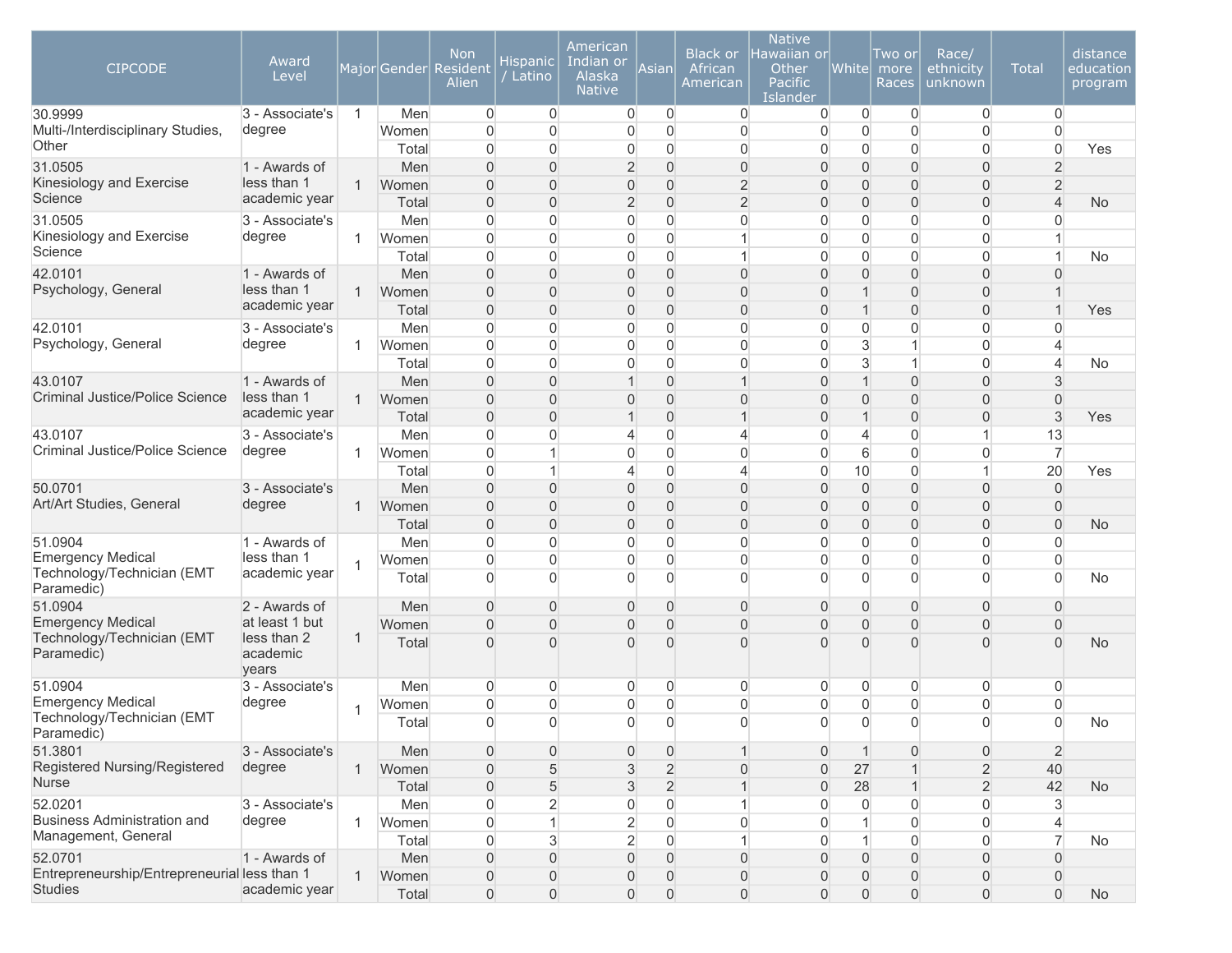# **Completions: total by first major**

| 99.0000 Summary<br><b>Grand Totals</b>                           | Award<br>Level | Nonresi-<br>dent alien | <b>Hispanic</b><br>Latino | American<br>Indian or<br>Alaska<br><b>Native</b> | Asian               | <b>Black or</b><br>African<br>American | <b>Native</b><br><b>Hawaiian</b><br>or Other<br>Pacific<br>Islander | White               | Two or<br>more<br><b>Races</b> | Race/<br>ethnicity<br>unknown | Total               | PY Total  |
|------------------------------------------------------------------|----------------|------------------------|---------------------------|--------------------------------------------------|---------------------|----------------------------------------|---------------------------------------------------------------------|---------------------|--------------------------------|-------------------------------|---------------------|-----------|
| <b>Awards of less than</b><br>1 academic year                    | $\mathbf{1}$   |                        |                           |                                                  |                     |                                        |                                                                     |                     |                                |                               |                     |           |
| Men                                                              |                | $\mathbf 0$            | $\mathbf 0$               | 3                                                | $\mathsf{O}$        | $\mathbf{1}$                           | $\mathbf 0$                                                         | $6\phantom{1}$      | $\mathbf 0$                    | $\mathsf{O}\xspace$           | 10                  | 9         |
| Women                                                            |                | $\mathsf{O}\xspace$    | $\overline{2}$            | $\overline{4}$                                   | $\mathsf 0$         | $\sqrt{2}$                             | $\mathsf{O}\xspace$                                                 | 18                  | $\mathbf{1}$                   | $\mathbf{1}$                  | 28                  | 41        |
| <b>Total</b>                                                     |                | $\mathbf 0$            | $\overline{2}$            | $\overline{7}$                                   | $\Omega$            | $\mathfrak{S}$                         | $\mathsf{O}\xspace$                                                 | 24                  | $\mathbf{1}$                   | $\mathbf{1}$                  | 38                  | 50        |
| <b>Awards of at least 1</b><br>but less than 2<br>academic years | $\overline{2}$ |                        |                           |                                                  |                     |                                        |                                                                     |                     |                                |                               |                     |           |
| Men                                                              |                | $\mathbf 0$            | $\mathbf 0$               | $\mathbf 0$                                      | $\mathsf{O}$        | $\mathbf 0$                            | $\mathbf 0$                                                         | $\mathbf 0$         | $\mathbf 0$                    | $\mathsf{O}\xspace$           | $\mathbf 0$         | $\pmb{0}$ |
| Women                                                            |                | $\mathsf 0$            | $\mathsf 0$               | $\mathsf{O}\xspace$                              | $\mathsf{O}\xspace$ | $\mathsf{O}\xspace$                    | $\mathsf{O}\xspace$                                                 | $\mathsf{O}\xspace$ | $\mathbf 0$                    | $\mathsf{O}\xspace$           | $\mathsf{O}\xspace$ | $\pmb{0}$ |
| <b>Total</b>                                                     |                | $\mathbf{0}$           | $\mathbf{0}$              | $\mathbf{0}$                                     | $\mathbf{0}$        | $\mathbf 0$                            | $\mathbf 0$                                                         | $\mathsf{O}\xspace$ | $\overline{0}$                 | $\mathbf{0}$                  | $\mathbf 0$         | $\pmb{0}$ |
| <b>Associate's degree</b>                                        | $\overline{3}$ |                        |                           |                                                  |                     |                                        |                                                                     |                     |                                |                               |                     |           |
| Men                                                              |                | $\mathsf{O}\xspace$    | $\overline{4}$            | 12                                               | $\mathbf 0$         | $\overline{7}$                         | $\mathsf{O}\xspace$                                                 | 41                  | $\mathbf{1}$                   | $\sqrt{3}$                    | 68                  | 53        |
| Women                                                            |                | $\mathsf 0$            | 12                        | 18                                               | $\overline{2}$      | $\mathfrak{S}$                         | $\mathsf{O}\xspace$                                                 | 85                  | 3                              | $\overline{4}$                | 127                 | 122       |
| <b>Total</b>                                                     |                | $\mathsf{O}\xspace$    | 16                        | 30                                               | $\overline{2}$      | 10                                     | $\mathbf 0$                                                         | 126                 | $\overline{4}$                 | 7 <sup>1</sup>                | 195                 | 175       |
|                                                                  |                |                        |                           |                                                  |                     |                                        |                                                                     |                     |                                |                               |                     |           |
| <b>Grand Total Men</b>                                           |                | $\mathsf{O}\xspace$    | $\overline{4}$            | 15                                               | $\mathsf{O}$        | 8                                      | $\mathsf{O}\xspace$                                                 | 47                  | $\mathbf{1}$                   | $\ensuremath{\mathsf{3}}$     | 78                  | 62        |
| <b>Grand Total Women</b>                                         |                | $\mathsf{O}\xspace$    | 14                        | 22                                               | $\overline{2}$      | 5                                      | $\mathsf{O}\xspace$                                                 | 103                 | $\overline{4}$                 | $\sqrt{5}$                    | 155                 | 163       |
| <b>Grand Total</b>                                               |                | $\mathsf{O}\xspace$    | 18                        | 37                                               | $\overline{2}$      | 13                                     | $\mathsf{O}\xspace$                                                 | 150                 | $\sqrt{5}$                     | 8                             | 233                 | 225       |
|                                                                  |                |                        |                           |                                                  |                     |                                        |                                                                     |                     |                                |                               |                     |           |
| PY Grand Total Men                                               |                | $\overline{1}$         | $\overline{7}$            | 5                                                | $\mathbf 0$         | $\overline{2}$                         | $\pmb{0}$                                                           | 45                  | $\mathbf 0$                    | $\overline{2}$                |                     | 62        |
| PY Grand Total<br>Women                                          |                | $\overline{1}$         | 14                        | 20                                               | $\overline{1}$      | $\overline{7}$                         | $\mathbf 0$                                                         | 115                 | $\overline{2}$                 | 3                             |                     | 163       |
| PY Grand Total                                                   |                | $\overline{2}$         | 21                        | 25                                               | $\mathbf{1}$        | 9                                      | $\mathbf 0$                                                         | 160                 | $\overline{2}$                 | 5                             |                     | 225       |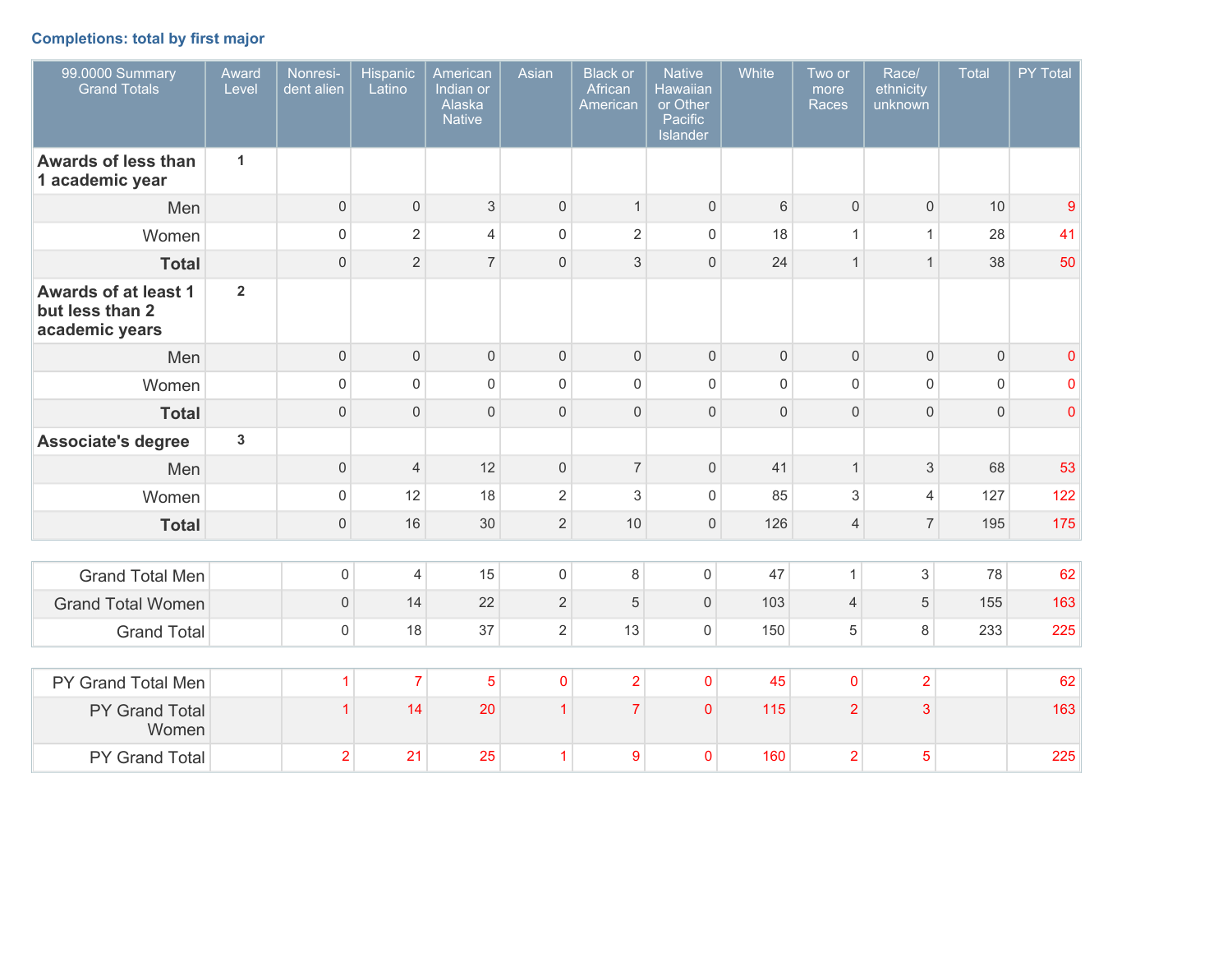# Institution: Redlands Community College (207069) User ID: P2070691

### All Completers

Institutions must report the following information. (Some data will be pre-populated from the completions by CIP code data.)

# **All Completers**

Number of students by gender and race and ethnicity earning an award between July 1, 2018 and June 30, 2019. Count each student only once, regardless of how many awards he/she earned. The intent of this screen is to collect an unduplicated count of total numbers of *completers*.

•Report Hispanic/Latino individuals of any race as Hispanic/Latino

•Report race for non-Hispanic/Latino individuals only

|                                                        | Men                       |                         | Women              | Total<br>Students |                |
|--------------------------------------------------------|---------------------------|-------------------------|--------------------|-------------------|----------------|
|                                                        | <b>Number of Students</b> | Total<br>Awards         | Number of Students | Total<br>Awards   |                |
| Nonresident alien                                      | 10                        | $\pmb{0}$               | 10                 | $\mathbf 0$       | $\mathbf 0$    |
| Hispanic/Latino                                        | 14                        | $\overline{\mathbf{4}}$ | 13                 | 14                | 17             |
| American Indian or<br><b>Alaska Native</b>             | 14                        | 15                      | 19                 | 22                | 33             |
| Asian                                                  | 10                        | $\pmb{0}$               | 2                  | $\overline{2}$    | $\overline{2}$ |
| <b>Black or African</b><br>American                    | 7                         | 8                       | 4                  | 5                 | 11             |
| Native Hawaiian or<br>Other Pacific<br><b>Islander</b> | 10                        | $\pmb{0}$               | 10                 | $\mathbf 0$       | $\pmb{0}$      |
| White                                                  | 44                        | 47                      | $\overline{99}$    | 103               | 143            |
| Two or more races                                      | $\vert$ 1                 | $\mathbf{1}$            | 4                  | $\overline{4}$    | $5\phantom{.}$ |
| Race and ethnicity<br>unknown                          | 3                         | 3                       | $\overline{3}$     | 5                 | $6\phantom{a}$ |
| <b>TOTAL</b>                                           | 73                        | 78                      | 144                | 155               | 217            |
| PY TOTAL                                               | 57                        |                         | 146                |                   | 203            |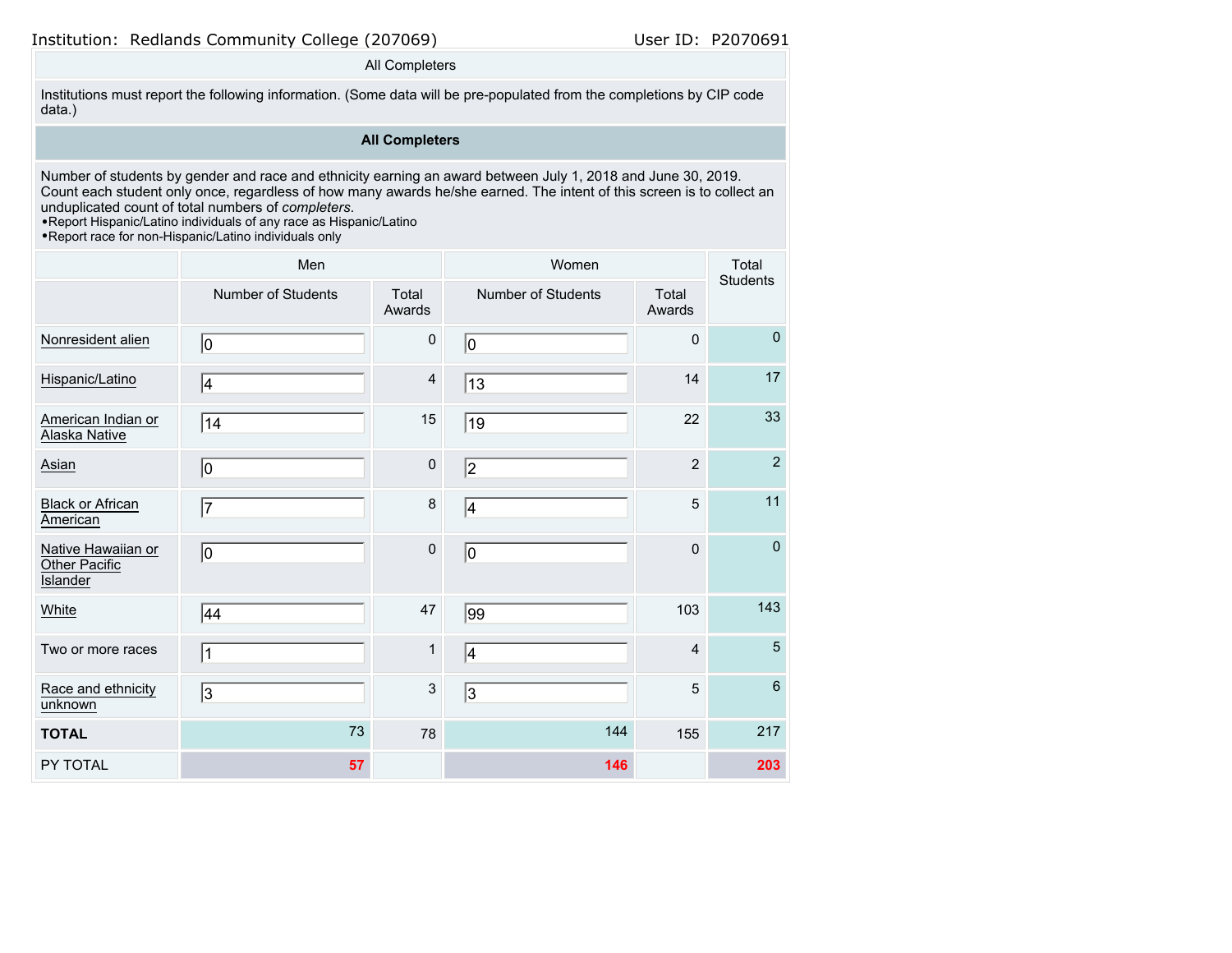Institution: Redlands Community College (207069) User ID: P2070691

#### Completers by Level

Institutions must report the number of students who earned an award by level. This screen will be shown for each of the following consolidated award levels for which there is a reported completion:

- Postsecondary awards, certificates, or diplomas of less than 1 academic year
	- Less than 900 clock hours, or
	- Less than 30 SEMESTER or TRIMESTER credit hours, or
	- Less than 45 QUARTER credit hours
- Postsecondary awards, certificates, or diplomas of at least 1 but less than 4 academic years
	- 900 or more clock hours, or
	- 30 or more SEMESTER or TRIMESTER credit hours, or
	- 45 or more QUARTER credit hours
- Associate's degrees
- Bachelor's degrees
- Master's degrees
- Doctor's degrees
- Postbaccalaureate and post-master's certificates

### **Postsecondary award, certificate, or diploma of less than 1 academic year:**

### **Less than 900 clock hours, or less than 30 semester or trimester credit hours, or less than 45 quarter credit**

### **hours**

Number of students by gender, by race and ethnicity, and by age earning this award between July 1, 2018 and June 30, 2019. Each student should be counted once per award level. For example, if a student earned a master's degree and a doctor's degree, he/she should be counted once in master's and once in doctor's. A student earning two master's degrees should be counted only once.

•Report Hispanic/Latino individuals of any race as Hispanic/Latino

•Report race for non-Hispanic/Latino individuals only

|                          | <b>Number of Students</b> | <b>Total Awards</b> |
|--------------------------|---------------------------|---------------------|
|                          |                           |                     |
| <b>By Gender</b>         |                           |                     |
| Men                      | 9                         | $10$                |
| Women                    | 28                        | 28                  |
| <b>TOTAL</b>             | 37                        | 38                  |
| PY TOTAL                 | 49                        |                     |
|                          |                           |                     |
| <b>By Race/Ethnicity</b> |                           |                     |
| Nonresident alien        | 10                        | $\mathbf 0$         |
| Hispanic/Latino          | 2                         | $\overline{2}$      |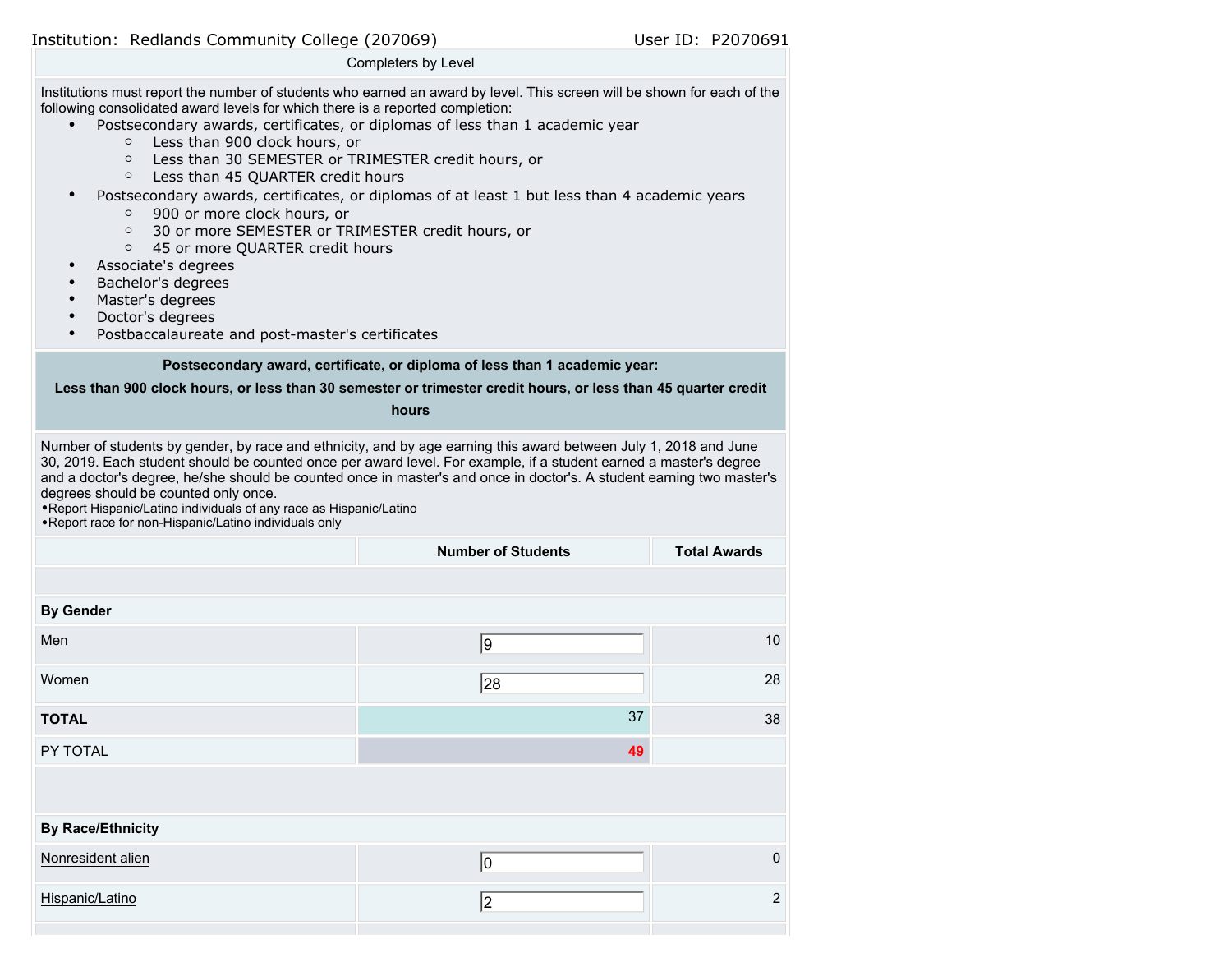| American Indian or Alaska Native          | 6              | $\overline{7}$ |
|-------------------------------------------|----------------|----------------|
| Asian                                     | 10             | $\mathbf 0$    |
| <b>Black or African American</b>          | $\overline{3}$ | $\mathsf 3$    |
| Native Hawaiian or Other Pacific Islander | $ 0\rangle$    | $\mathbf 0$    |
| White                                     | 24             | 24             |
| Two or more races                         | 1              | 1              |
| Race and ethnicity unknown                | 1              | $\mathbf{1}$   |
| <b>TOTAL</b>                              | 37             | 38             |
|                                           |                |                |
|                                           |                |                |
| <b>B</b> By Age                           |                |                |
| Under 18                                  | $\overline{0}$ |                |
| 18-24                                     | $\sqrt{15}$    |                |
| 25-39                                     | $\sqrt{13}$    |                |
| 40 and Above                              | $\overline{9}$ |                |
| Age Unknown                               | 10             |                |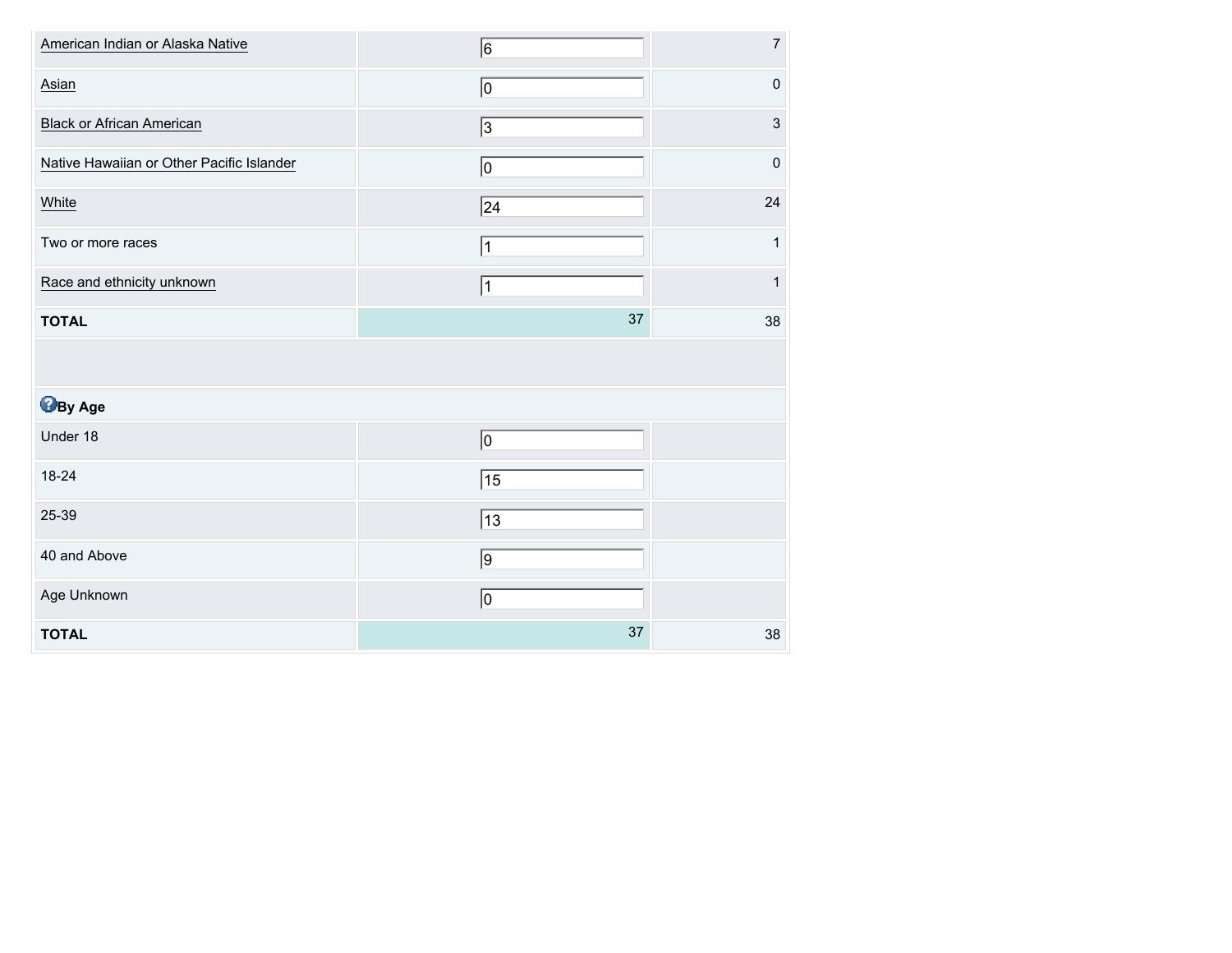Institution: Redlands Community College (207069) User ID: P2070691

### Completers by Level

Institutions must report the number of students who earned an award by level. This screen will be shown for each of the following consolidated award levels for which there is a reported completion:

- Postsecondary awards, certificates, or diplomas of less than 1 academic year
	- Less than 900 clock hours, or
	- Less than 30 SEMESTER or TRIMESTER credit hours, or
	- Less than 45 QUARTER credit hours
- Postsecondary awards, certificates, or diplomas of at least 1 but less than 4 academic years
	- 900 or more clock hours, or
	- 30 or more SEMESTER or TRIMESTER credit hours, or
	- 45 or more QUARTER credit hours
- Associate's degrees
- Bachelor's degrees
- Master's degrees
- Doctor's degrees
- Postbaccalaureate and post-master's certificates

# **Associate's degrees**

Number of students by gender, by race and ethnicity, and by age earning this award between July 1, 2018 and June 30, 2019. Each student should be counted once per award level. For example, if a student earned a master's degree and a doctor's degree, he/she should be counted once in master's and once in doctor's. A student earning two master's degrees should be counted only once.

•Report Hispanic/Latino individuals of any race as Hispanic/Latino •Report race for non-Hispanic/Latino individuals only

|                                  | <b>Number of Students</b> | <b>Total Awards</b> |
|----------------------------------|---------------------------|---------------------|
|                                  |                           |                     |
| <b>By Gender</b>                 |                           |                     |
| Men                              | 68                        | 68                  |
| Women                            | 123                       | 127                 |
| <b>TOTAL</b>                     | 191                       | 195                 |
| PY TOTAL                         | 170                       |                     |
|                                  |                           |                     |
| <b>By Race/Ethnicity</b>         |                           |                     |
| Nonresident alien                | 10                        | $\mathbf 0$         |
| Hispanic/Latino                  | 16                        | 16                  |
| American Indian or Alaska Native | 28                        | 30                  |
|                                  |                           |                     |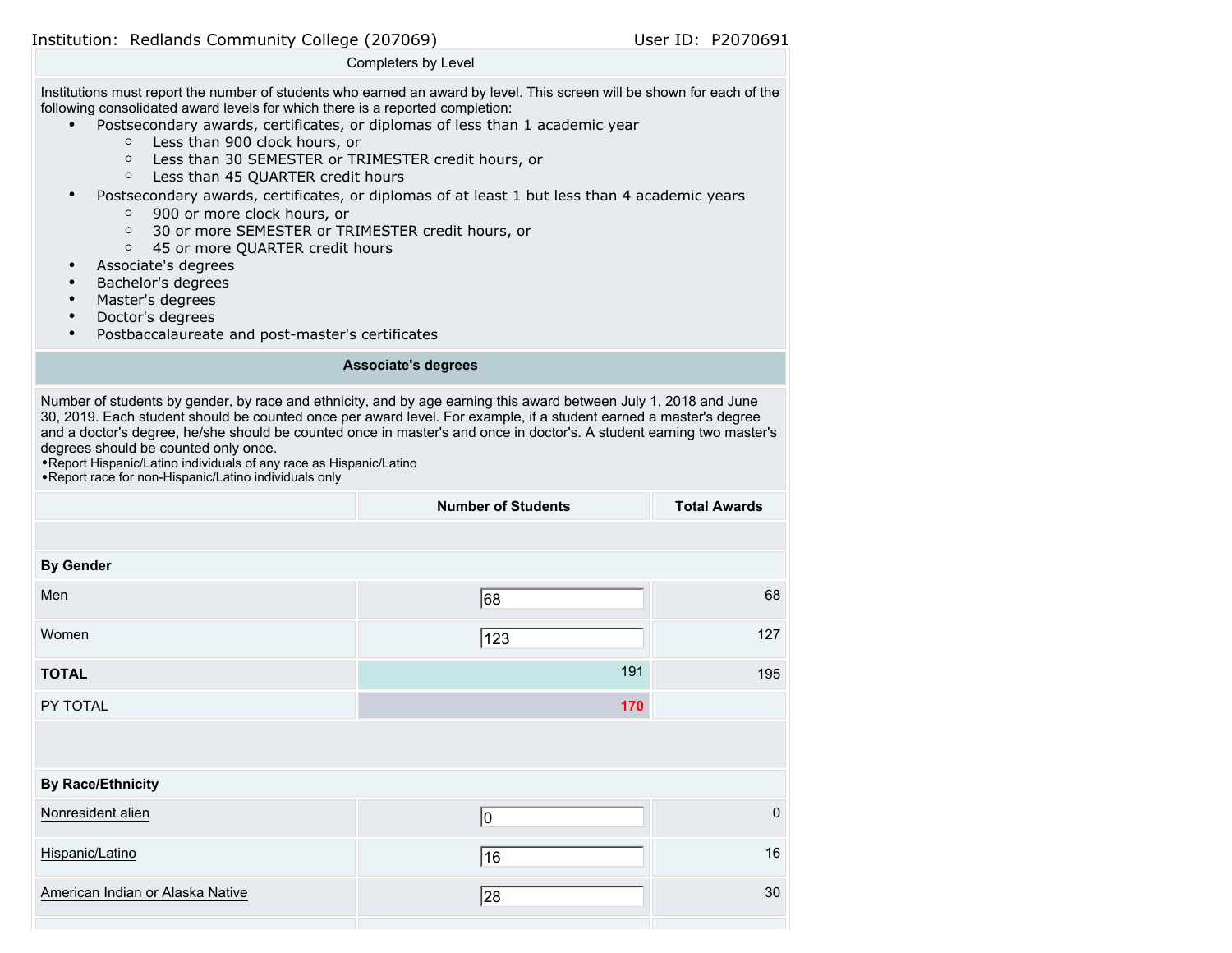| Asian                                     | $\vert$ <sub>2</sub> | $\mathbf 2$             |
|-------------------------------------------|----------------------|-------------------------|
| <b>Black or African American</b>          | $ 10\rangle$         | $10$                    |
| Native Hawaiian or Other Pacific Islander | $ 0\rangle$          | $\mathbf 0$             |
| White                                     | $\sqrt{125}$         | 126                     |
| Two or more races                         | 4                    | $\overline{\mathbf{4}}$ |
| Race and ethnicity unknown                | 6                    | $\overline{7}$          |
| <b>TOTAL</b>                              | 191                  | 195                     |
|                                           |                      |                         |
|                                           |                      |                         |
| <b>B</b> By Age                           |                      |                         |
| Under 18                                  | $ 0\rangle$          |                         |
| 18-24                                     | 113                  |                         |
| 25-39                                     | $\sqrt{62}$          |                         |
| 40 and Above                              | 16                   |                         |
| Age Unknown                               | $ 0\rangle$          |                         |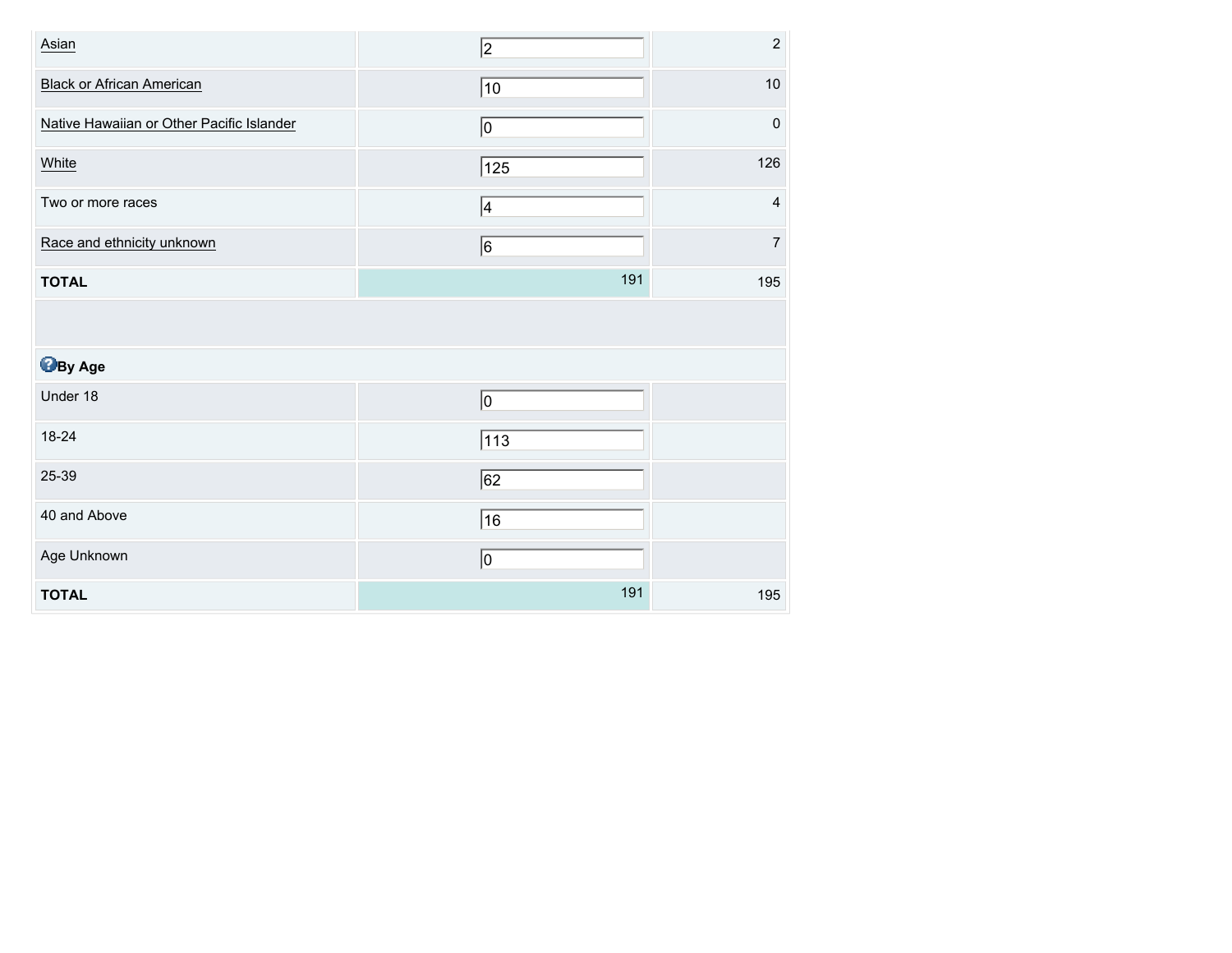|                                                                                                                                                                                                                                                                                                                                                                               | Institution: Redlands Community College (207069)<br>Prepared by |                                                            | User ID: P2070691        |                      |                                  |  |  |
|-------------------------------------------------------------------------------------------------------------------------------------------------------------------------------------------------------------------------------------------------------------------------------------------------------------------------------------------------------------------------------|-----------------------------------------------------------------|------------------------------------------------------------|--------------------------|----------------------|----------------------------------|--|--|
| The name of the preparer is being collected so that we can follow up with the appropriate person in the event that there are questions concerning the data. The Keyholder will<br>be copied on all email correspondence to other preparers.                                                                                                                                   |                                                                 |                                                            |                          |                      |                                  |  |  |
| The time it took to prepare this component is being collected so that we can continue to improve our estimate of the reporting burden associated with IPEDS. Please include in<br>your estimate the time it took for you to review instructions, query and search data sources, complete and review the component, and submit the data through the Data<br>Collection System. |                                                                 |                                                            |                          |                      |                                  |  |  |
| Thank you for your assistance.                                                                                                                                                                                                                                                                                                                                                |                                                                 |                                                            |                          |                      |                                  |  |  |
|                                                                                                                                                                                                                                                                                                                                                                               |                                                                 |                                                            |                          |                      |                                  |  |  |
| This survey component was prepared by:                                                                                                                                                                                                                                                                                                                                        |                                                                 |                                                            |                          |                      |                                  |  |  |
| $\bigcirc$                                                                                                                                                                                                                                                                                                                                                                    | Keyholder                                                       | O                                                          | <b>SFA Contact</b>       | $\bigcap$            | <b>HR Contact</b>                |  |  |
| $\bigcap$                                                                                                                                                                                                                                                                                                                                                                     | <b>Finance Contact</b>                                          |                                                            | Academic Library Contact | $\circ$              | Other                            |  |  |
| Name:                                                                                                                                                                                                                                                                                                                                                                         | Troy Milligan                                                   |                                                            |                          |                      |                                  |  |  |
|                                                                                                                                                                                                                                                                                                                                                                               | Email:<br>troy.milligan@redlands                                |                                                            |                          |                      |                                  |  |  |
|                                                                                                                                                                                                                                                                                                                                                                               |                                                                 |                                                            |                          |                      |                                  |  |  |
| How many staff from your institution only were involved in the data collection and reporting process of this survey component?                                                                                                                                                                                                                                                |                                                                 |                                                            |                          |                      |                                  |  |  |
| Number of Staff (including yourself)<br> 1.00                                                                                                                                                                                                                                                                                                                                 |                                                                 |                                                            |                          |                      |                                  |  |  |
|                                                                                                                                                                                                                                                                                                                                                                               |                                                                 |                                                            |                          |                      |                                  |  |  |
| How many hours did you and others from your institution only spend on each of the steps below when responding to this survey component?                                                                                                                                                                                                                                       |                                                                 |                                                            |                          |                      |                                  |  |  |
| Exclude the hours spent collecting data for state and other reporting purposes.                                                                                                                                                                                                                                                                                               |                                                                 |                                                            |                          |                      |                                  |  |  |
| <b>Staff member</b>                                                                                                                                                                                                                                                                                                                                                           | <b>Collecting Data Needed</b>                                   | <b>Revising Data to Match</b><br><b>IPEDS Requirements</b> |                          | <b>Entering Data</b> | <b>Revising and Locking Data</b> |  |  |

**Your office hours hours hours hours hours hours hours hours hours hours hours hours hours hours** 

1.00 **1.00 hours** 1.00 **hours** 1.00 **hours** 1.00 **hours** 2.00

**Other offices** hours hours hours hours hours hours hours hours hours hours hours hours hours hours hours hours

 $\boxed{0.00}$  hours  $\boxed{0.00}$  hours  $\boxed{0.00}$  hours  $\boxed{0.00}$  hours  $\boxed{0.00}$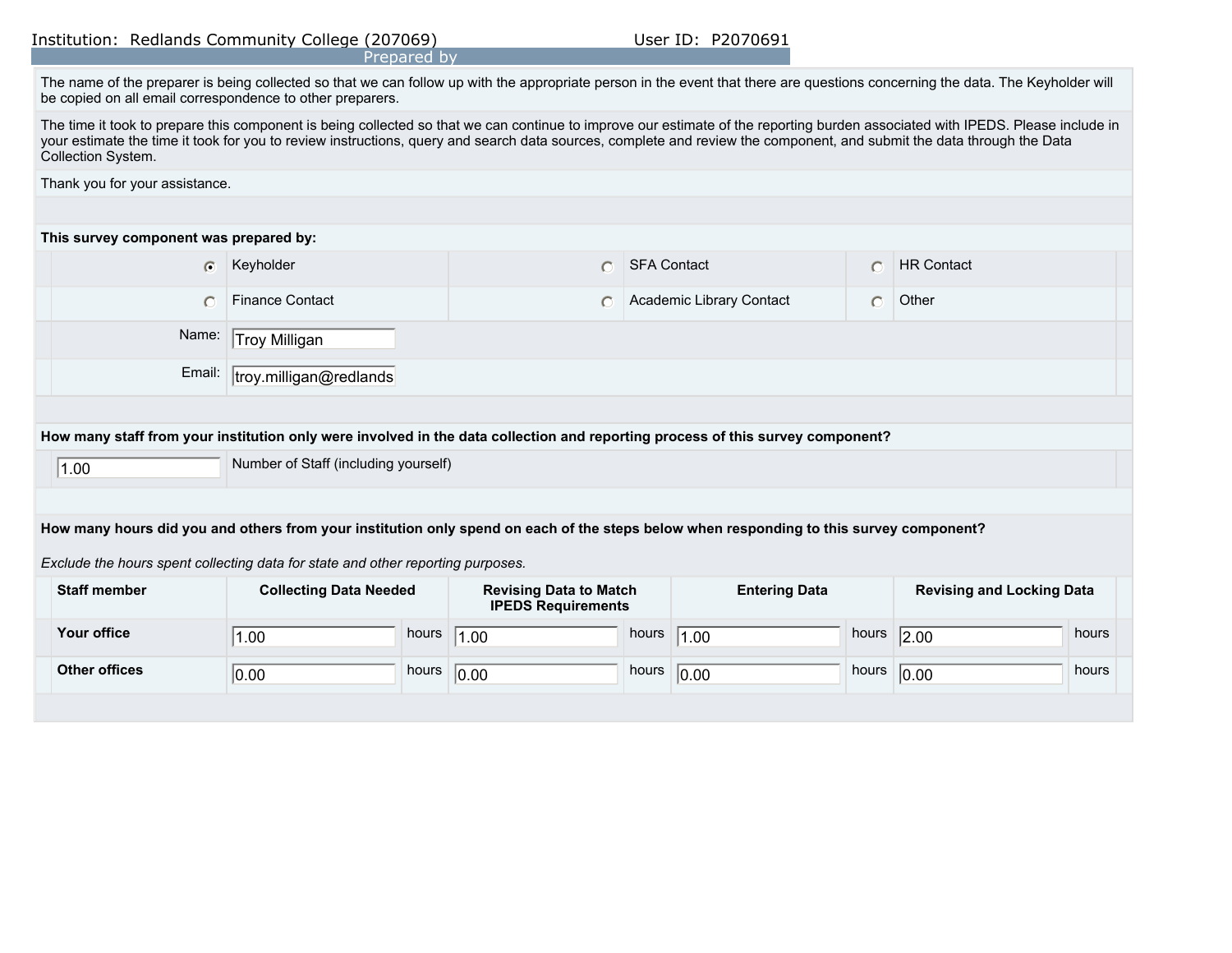IPEDS collects important information regarding your institution. All data reported in IPEDS survey components become available in the IPEDS Data Center and appear as aggregated data in various Department of Education reports. Additionally, some of the reported data appears specifically for your institution through the College Navigator website and is included in your institution's Data Feedback Report (DFR). The purpose of this summary is to provide you an opportunity to view some of the data that, when accepted through the IPEDS quality control process, will appear on the College Navigator website and/or your DFR. College Navigator is updated approximately three months after the data collection period closes and Data Feedback Reports will be available through the [Data Center](https://nces.ed.gov/ipeds/use-the-data) and sent to your institution's CEO in November 2019.

Please review your data for accuracy. If you have questions about the data displayed below after reviewing the data reported on the survey screens, please contact the IPEDS Help Desk at: 1-877-225-2568 or ipedshelp@rti.org.

### Summary of Completions Data

| <b>Award Level</b>                                                                          | <b>Number of Completions</b> |                       |  |
|---------------------------------------------------------------------------------------------|------------------------------|-----------------------|--|
|                                                                                             | 1 <sup>st</sup> major        | 2 <sup>nd</sup> major |  |
| Postsecondary award, certificate, or diploma<br>(less than 1 academic year)                 | 38                           | O                     |  |
| Postsecondary award, certificate, or diploma<br>(at least 1 but less than 2 academic years) | 0                            | 0                     |  |
| Associate's degree                                                                          | 195                          | 0                     |  |
| Total number of degrees and certificates                                                    | 233                          |                       |  |

# Summary of Completers Data

|                | <b>Number of Students</b> |       |              |  |
|----------------|---------------------------|-------|--------------|--|
|                | Men                       | Women | <b>Total</b> |  |
| All Completers | 73                        | 144   | 217          |  |